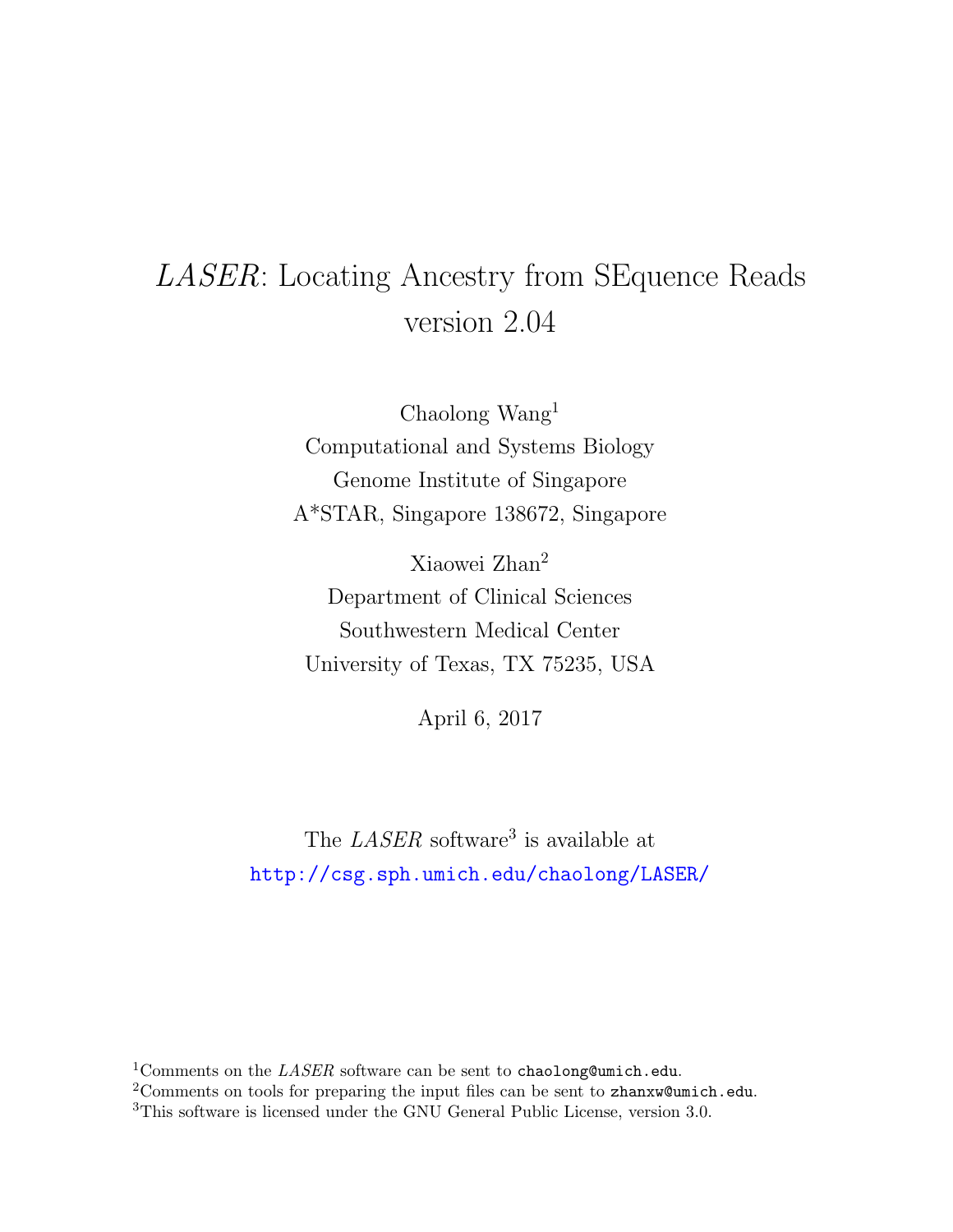# Contents

| 1                       |     | Introduction                                                                                                            | 3              |  |  |  |
|-------------------------|-----|-------------------------------------------------------------------------------------------------------------------------|----------------|--|--|--|
| $\overline{2}$          |     | <b>Getting started</b>                                                                                                  |                |  |  |  |
|                         | 2.1 |                                                                                                                         | $\overline{4}$ |  |  |  |
|                         | 2.2 |                                                                                                                         | $\overline{4}$ |  |  |  |
|                         | 2.3 |                                                                                                                         | $\overline{4}$ |  |  |  |
| $\bf{3}$                |     | <b>Examples</b>                                                                                                         | $\overline{5}$ |  |  |  |
|                         | 3.1 |                                                                                                                         | $\overline{5}$ |  |  |  |
|                         | 3.2 |                                                                                                                         | $\overline{7}$ |  |  |  |
|                         | 3.3 |                                                                                                                         | $\overline{7}$ |  |  |  |
|                         | 3.4 |                                                                                                                         | $8\,$          |  |  |  |
|                         | 3.5 |                                                                                                                         | 8              |  |  |  |
|                         | 3.6 |                                                                                                                         | 9              |  |  |  |
|                         | 3.7 |                                                                                                                         | 9              |  |  |  |
| $\overline{\mathbf{4}}$ |     | <b>Input files</b>                                                                                                      | 10             |  |  |  |
|                         | 4.1 | $parameter file \ ( \_conf ) \dots \dots \dots \dots \dots \dots \dots \dots \dots \dots \dots \dots \dots \dots \dots$ | 10             |  |  |  |
|                         | 4.2 |                                                                                                                         | 11             |  |  |  |
|                         | 4.3 |                                                                                                                         | 11             |  |  |  |
|                         | 4.4 |                                                                                                                         | 14             |  |  |  |
| $\overline{\mathbf{5}}$ |     | <b>Usage options</b>                                                                                                    | 14             |  |  |  |
|                         | 5.1 |                                                                                                                         | 14             |  |  |  |
|                         | 5.2 |                                                                                                                         | 15             |  |  |  |
|                         | 5.3 |                                                                                                                         | 18             |  |  |  |
|                         |     | 6 Output files                                                                                                          | 20             |  |  |  |
|                         | 6.1 | $\Box$ log and terminal outputs $\ldots \ldots \ldots \ldots \ldots \ldots \ldots \ldots \ldots$                        | 20             |  |  |  |
|                         | 6.2 |                                                                                                                         | 21             |  |  |  |
|                         | 6.3 |                                                                                                                         | 21             |  |  |  |
|                         | 6.4 |                                                                                                                         | 21             |  |  |  |
|                         | 6.5 |                                                                                                                         | 22             |  |  |  |
|                         | 6.6 |                                                                                                                         | $22\,$         |  |  |  |
|                         | 6.7 |                                                                                                                         | 23             |  |  |  |
| $\overline{7}$          |     | <b>Computational complexity</b>                                                                                         | 23             |  |  |  |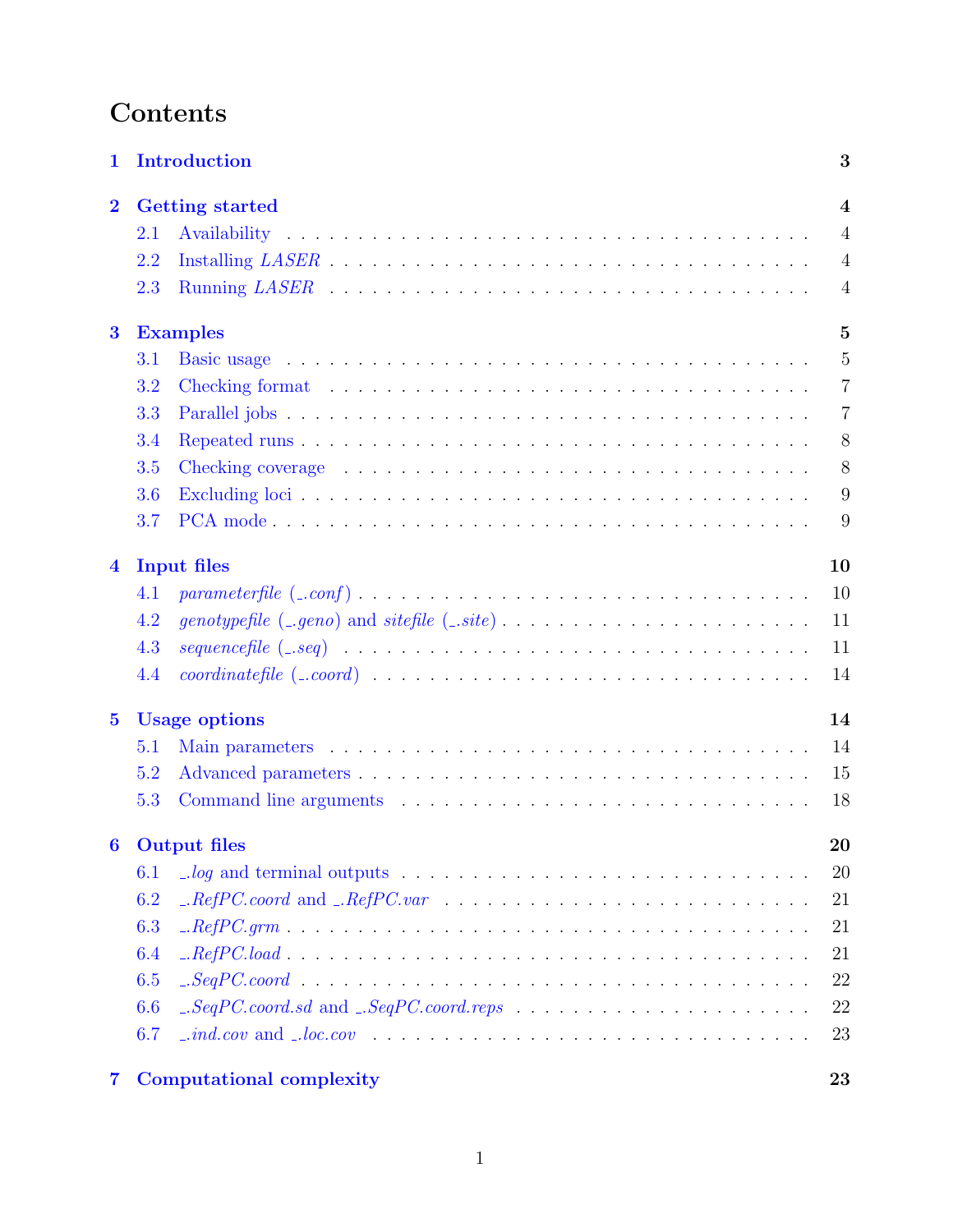## [8 Version changes](#page-24-0) 24

|  | 9 Acknowledgements | 26 |
|--|--------------------|----|
|  |                    |    |
|  |                    |    |
|  |                    | 25 |
|  |                    |    |
|  |                    |    |
|  |                    |    |
|  |                    |    |
|  |                    |    |
|  |                    |    |
|  |                    |    |

# [References](#page-27-0) 27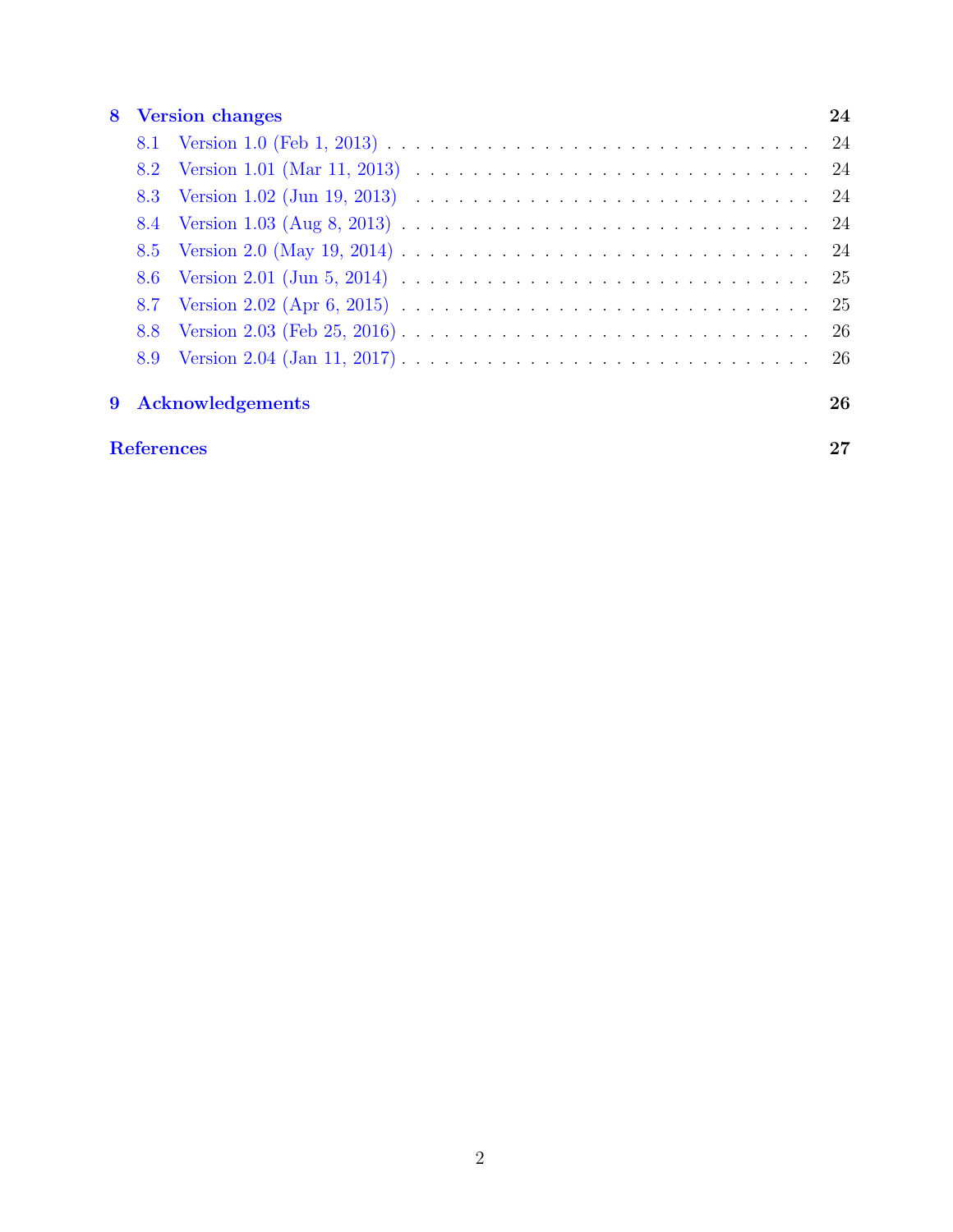# <span id="page-3-0"></span>1 Introduction

LASER is a software program for analyzing next generation sequencing data, and it can estimate individual ancestry by directly analyzing shortgun sequence reads without calling genotypes. The method relies on the availability of a set of reference individuals whose genomewide SNP genotypes and ancestry information are both available. *LASER* first constructs a reference ancestry space by applying principal components analysis (PCA) to the genotype data of the reference individuals. Then, LASER analyzes genome-wide sequence reads for each sequence sample to place the sample into the reference PCA space. With an appropriate reference panel, the estimated coordinates of the sequence samples reflect their ancestral background and can be used to correct for population stratification in association studies.

To place each sample, we proceed as follows. First, we simulate sequence data for each reference individuals, exactly matching the coverage pattern of the sample being studied (in this way, each sequenced sample will have the same number of reads covering each locus as the study sample). Then, we build a PCA ancestry map based on these simulated sequence reads for the reference samples together with the real sequence reads for the study sample. Finally, using Procrustes analysis (WANG et al., [2010\)](#page-27-1) we project this new ancestry map into the reference PCA space. The transformation obtained from this analysis of the reference samples is then used to place the study sample in the reference PCA space. We repeat this procedure on every study sample until all samples are mapped to the reference PCA space. The first version of this method was described in (WANG *et al.*, [2014\)](#page-27-2). In the second version, we introduce a projection Procrustes analysis technique (GOWER and DIJKSTERHUIS, [2004\)](#page-27-3), which together with genotype imputation can substantially improve our ancestry estimation ([Wang](#page-27-4) et al., [2015\)](#page-27-4). For details, please refer to our papers ([Wang](#page-27-2) et al., [2014,](#page-27-2) [2015\)](#page-27-4).

Using both simulations and empirical data, we have shown that our method can accurately infer the worldwide continental ancestry or even the fine-scale ancestry within Europe with extremely low-coverage sequencing (WANG *et al.*, [2014\)](#page-27-2). We expect this method to be particularly useful for studies based on targeted sequencing technologies, in which genetic variation within target regions often do not provide sufficient information for ancestry inference. In this setting, LASER can provide accurate estimation of individual ancestry by combining information from sequence reads that are mapped to genome-wide off-target regions. It is worth noting that one should be extremely careful in interpreting the results when the reference panel does not include ancestries in the study sample. For this reason, we recommend users to start with a worldwide reference panel and gradually focus on more regional reference panels.

In addition to estimation of individual ancestry using sequence reads, LASER also provides an option to perform standard PCA on genotype data. This option is implemented to prepare the reference PCA coordinate file as an input for *LASER*. It can also be used independently as a PCA tool for analyzing population structure based on SNP genotypes.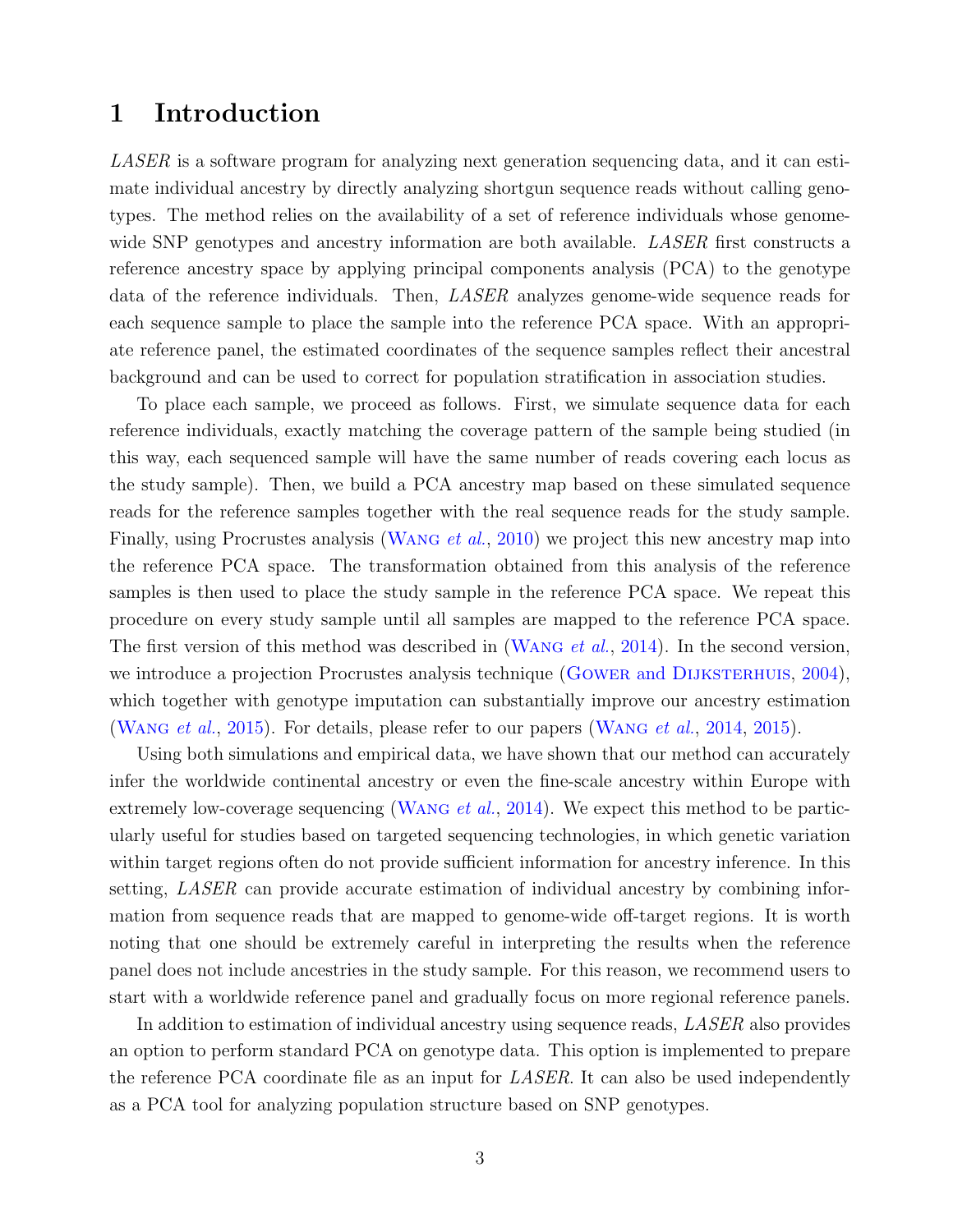# <span id="page-4-0"></span>2 Getting started

#### <span id="page-4-1"></span>2.1 Availability

A pre-compiled executable for LASER for Linux (64-bit) operation systems can be downloaded from the following webpage: <http://csg.sph.umich.edu/chaolong/LASER/>. This program is licensed under the GNU General Public License, version 3.0. A copy of the license is included in the package or can be found at <http://www/gnu.org/licenses>.

Source code written in  $C_{++}$  is provided in the package. The LASER program uses two external libraries: the Armadillo Linear Algebra Library (<http://arma.sourceforge.net>) (SANDERSON and CURTIN, [2016\)](#page-27-5) and the GNU Scientific Library ([http://www.gnu.org/](http://www.gnu.org/software/gsl) [software/gsl](http://www.gnu.org/software/gsl)). The Armadillo library requires two additional libraries: LAPACK and Open-BLAS. Therefore, to compile from source code, you need to have these four libraries installed in your computer.

Please cite the following papers when you use *LASER*:

- 1. Wang et. al. (2014) Ancestry estimation and control of population stratification in sequence-based association studies. Nature Genetics, 46: 409-415.
- 2. Wang et al. (2015) Improved ancestry estimation for both genotyping and sequencing data using projection Procrustes analysis and genotype imputation. AJHG, 96: 926-937.

#### <span id="page-4-2"></span>2.2 Installing LASER

Open a terminal in the same directory as the .tar.gz file. Extract the file by typing tar -xzvf LASER-2.04.tar.gz in the terminal. This will create a new directory called **LASER-2.04.** This direcotry contains executables for both  $LASER$  (version 2.04) and  $TRACE$ (version 1.03), as well as two companion tools,  $vcf2geno$  and  $pileup2seq$ .

#### <span id="page-4-3"></span>2.3 Running LASER

Open a terminal and path to the directory that contains the executable LASER. If you did not rename the directory after extracting the .tar.gz file, the directory will be LASER-2.04. Execute the program by typing  $\cdot$ /laser -p parameterfile, in which -p is the command line flag specifying the parameter file and parameterfile is the name of the parameter file. If your parameterfile is not in the same directory, you must specify the whole path to the file. If the *parameterfile* is not specified, *LASER* will search in the current directory for a parameterfile named "laser.conf", and execute the program with parameter values specified in "laser.conf". If this file does not exist, an empty template *parameterfile* named "laser.conf" will be created in the current directory. For more command line arguments, see Section [5.3.](#page-18-0)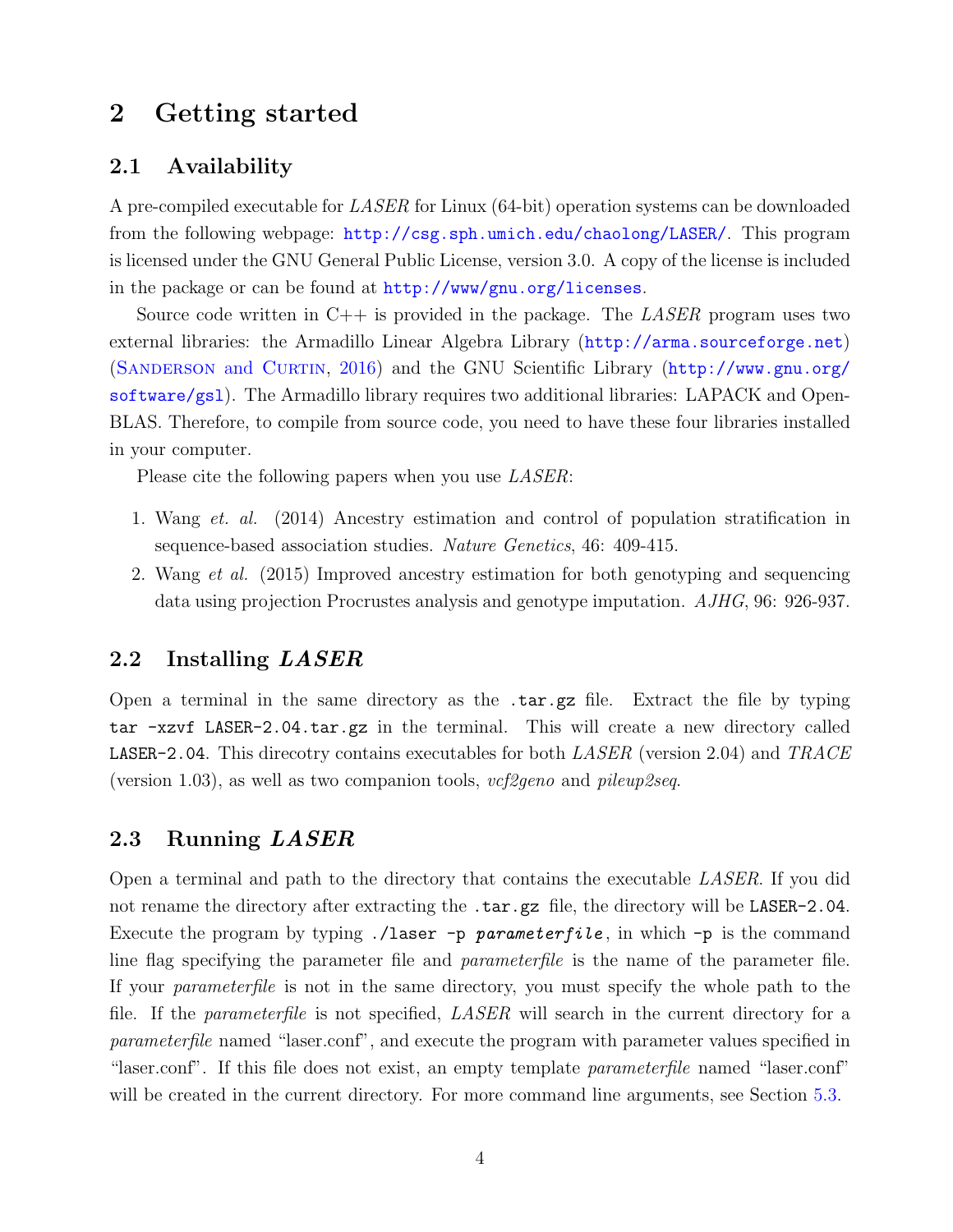# <span id="page-5-0"></span>3 Examples

This section provides example usage of the LASER program based on data in the folder named "example" (included in the download package). If you have questions when reading this section, please refer to the next few sections for detailed information about the input files (Section [4\)](#page-10-0), usage options (Section [5\)](#page-14-1), and output files (Section  $6$ ).

In the "example" folder, the  $HGDP_200\_{chr22.geno}$  file is a genotypefile that includes genotypes at 9,608 SNP loci on chromosome 22 for 200 individuals randomly selected from the Human Genome Diversity Panel (HGDP, Li [et al.](#page-27-6), [2008\)](#page-27-6). The HGDP\_200\_chr22.site file is the corresponding *sitefile*. The HGDP\_200\_chr22.RefPC.coord file contains PCA coordinates for the top 8 PCs based on genotypes in the  $HGDP_{200\text{-}chr22\text{-}}geno$  file. The  $HapMap_{2\text{-}chr22\text{-}}seq$ file is the sequencefile for 6 test samples, whose sequence reads were piled up to the 9,608 SNP loci in the *HGDP\_200\_chr22.site* file. The folder also includes a *parameterfile* named "example.conf", which specifies parameters for running  $LASER$  on the example data.

## <span id="page-5-1"></span>3.1 Basic usage

After decompressing the download package, enter the folder that contains the executable LASER program. The following command will use parameter values provided in the example parameterfile (shown at the end of this section).

./laser -p ./example/example.conf

The following command will change the dimension of the reference space  $(DIM)$  to 10, the number of PCs used for projection ( $DIM\_HIGH$ ) to 20, the prefix of output files ( $OUT\_PREFIX$ ) to "HapMap.example", and use the other parameters as defined by the example.conf file.

./laser -p ./example/example.conf -o HapMap.example -k 10 -K 20

Results from LASER will be output to the current working directory.

The example *parameterfile* is similar to the one shown below. Each line specifies one parameter, followed by the parameter value (or followed by a "#" character if the parameter is undefined). Text after a " $\#$ " character in each line is treated as comments.

```
# This is a parameter file for LASER v2.03.
# The entire line after a '#' will be ignored.
###----Main Parameters----###
GENO_FILE ./example/HGDP_200_chr22.geno # no default value
SEQ_FILE ./example/HapMap_6_chr22.seq    # no default value
COORD_FILE ./example/HGDP_200_chr22.RefPC.coord # no default value
OUT_PREFIX test \qquad test \qquad \qquad \qquad \qquad \qquad \qquad \qquad \qquad \qquad \qquad \qquad \qquad \qquad \qquad \qquad \qquad \qquad \qquad \qquad \qquad \qquad \qquad \qquad \qquad \qquad \qquad \qquad \qquad \qquad \qquad \qquad \qquad \q
```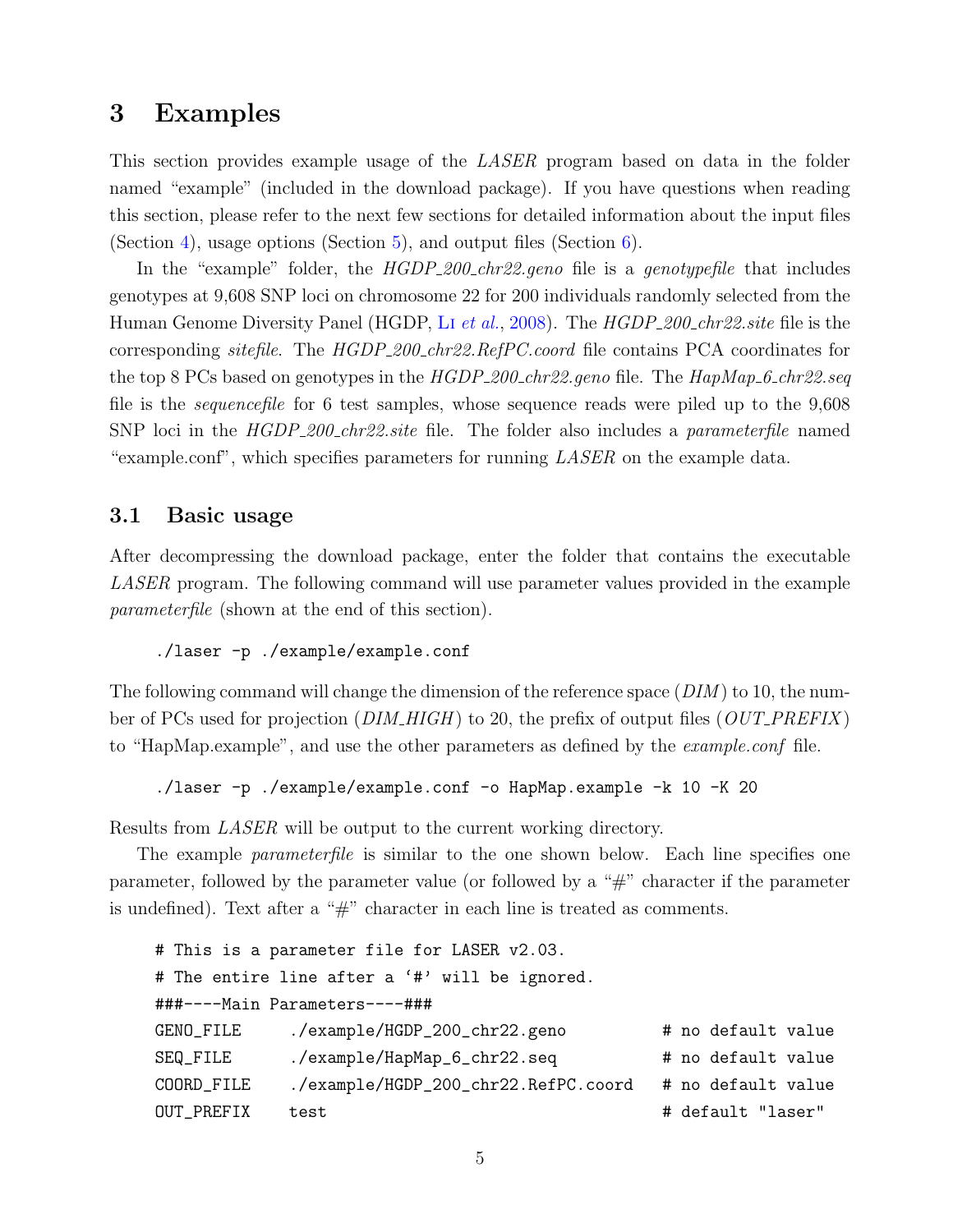DIM 2 # default 2 DIM\_HIGH 10 # default 20 MIN\_LOCI 100 # default 100 ###----Advanced Parameters----### SEQ\_ERR # default -1 [use estimated values in the SEQ\_FILE] ALPHA  $\qquad$  # default 0.1 THRESHOLD  $\#$  default 0.000001 FIRST\_IND # default 1 LAST\_IND  $\qquad$  # default [last sample in the SEQ\_FILE] REPS # default 1 OUTPUT\_REPS # default 0 CHECK\_FORMAT # default 10 CHECK\_COVERAGE # default 0 PCA\_MODE # default 0 REF\_SIZE # default [sample size of the GENO\_FILE] TRIM\_PROP # default 0 EXCLUDE\_LIST # no default value MIN\_COVERAGE # default 0 MAX\_COVERAGE # default -1 [do not exclude any site] PROCRUSTES\_SCALE # default 0 [include scaling as a free parameter] RANDOM\_SEED # default 0 ###----Command line arguments----### # -p parameterfile (this file) # -g GENO\_FILE # -s SEQ\_FILE # -c COORD\_FILE # -o OUT\_PREFIX # -k DIM # -K DIM\_HIGH # -l MIN\_LOCI # -e SEQ\_ERR # -a ALPHA # -t THRESHOLD # -x FIRST\_IND # -y LAST\_IND # -r REPS # -R OUTPUT\_REPS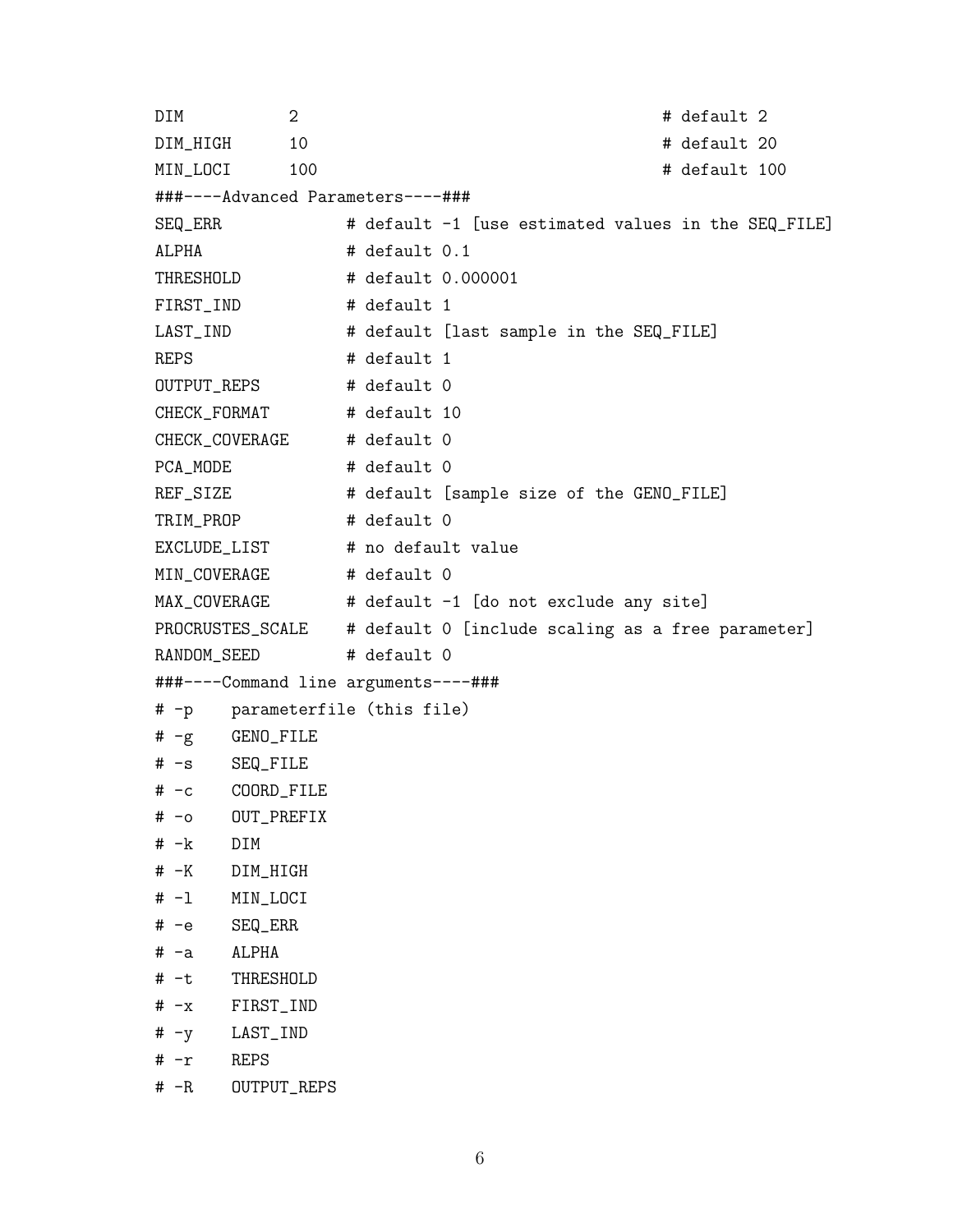| # -cov | CHECK COVERAGE            |
|--------|---------------------------|
|        | # -fmt CHECK FORMAT       |
|        | # -pca PCA_MODE           |
| $# -N$ | REF SIZE                  |
|        | # -M TRIM PROP            |
|        | # -ex EXCLUDE LIST        |
|        | # -minc MAX_COVERAGE      |
|        | # -maxc MAX_COVERAGE      |
|        | # -rho PROCRUSTES SCALE   |
|        | # -seed RANDOM SEED       |
|        | ###----End of file----### |

#### <span id="page-7-0"></span>3.2 Checking format

The parameter CHECK\_FORMAT (command line flag  $-\text{fmt}$ ) provides options to check the format of different input data files. By default, LASER will first check all input data files before starting the analysis. Sometimes it is unnecessary to check the format of all input files. For example, if the same *genotypefile* is used to analyze multiple sets of sequence samples, we only need to check the format of the genotypefile once. The following command will turn off check-format function and directly proceed to the main analysis:

./laser -p ./example/example.conf -fmt 0

And the following command will only check the format of the *sequencefile* and proceed to the main analysis:

```
./laser -p ./example/example.conf -fmt 30
```
Please refer to Section [5.2](#page-15-0) for more options regarding the parameter *CHECK\_FORMAT*.

#### <span id="page-7-1"></span>3.3 Parallel jobs

Because each sequence sample is analyzed independently, users can easily parallel the analyses by running multiple jobs simultaneously. The  $-x$  and  $-y$  flags provide a convenient way to specify a subset of samples to analyze in each job. We recommend users first run *LASER* with  $-fmt 1$  to check the format of all input data files, and then run multiple parallel jobs with with  $-fmt 0$  to analyze different subsets of samples without repeatedly checking the data format. For example, first run the following command to check the format of input files HGDP\_200\_chr22.geno, HGDP\_200\_chr22.RefPC.coord, and HapMap\_6\_chr22.seq:

```
./laser -p ./example/example.conf -fmt 1
```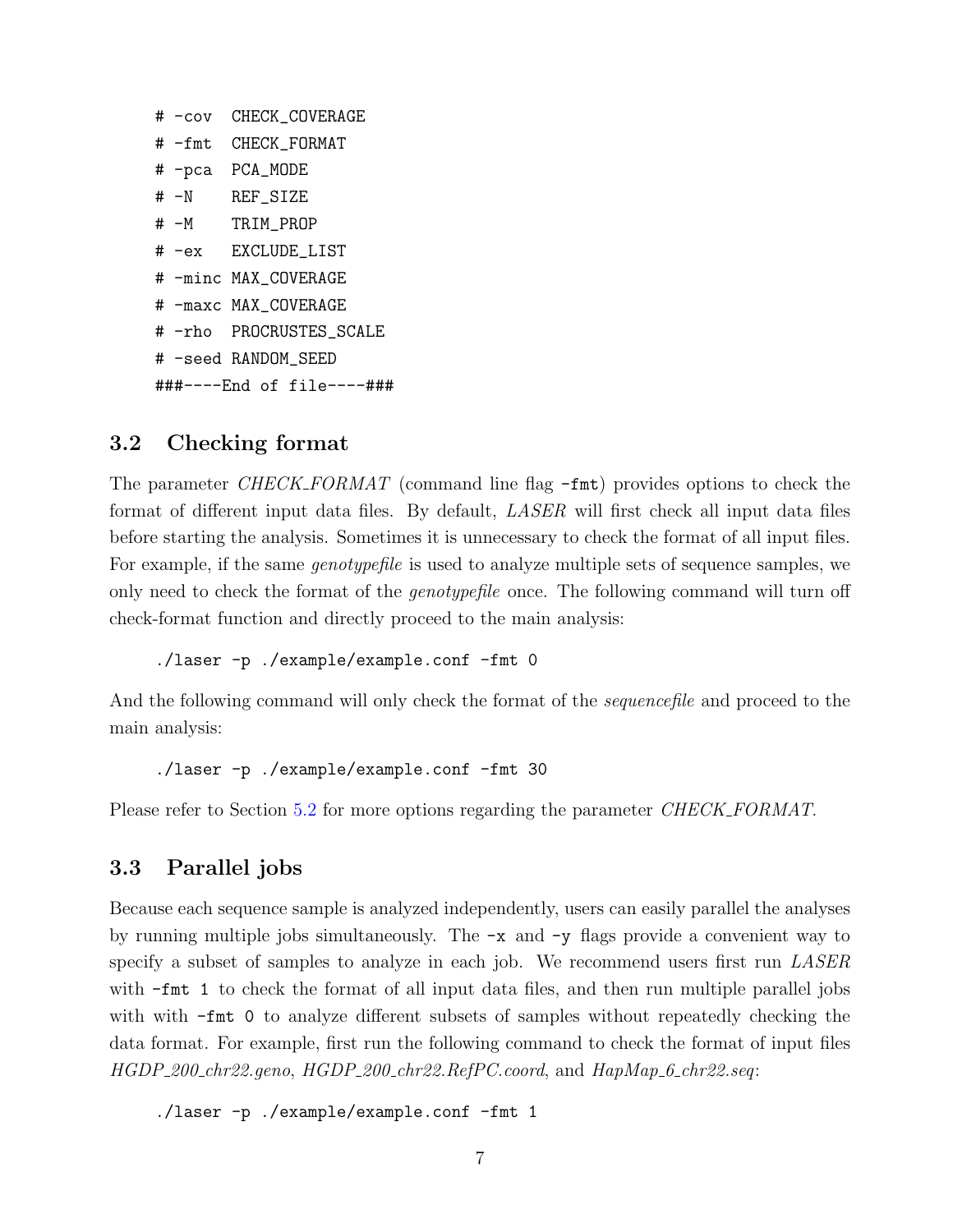And then run the following commands to submit two jobs: the first job will analyze samples 1 to 3; and the second job will analyze samples 4 to 6 in the  $\text{HapMap}\text{-}6\text{-}chr22\text{.}seq$  file.

```
./laser -p ./example/example.conf -fmt 0 -x 1 -y 3 -o results.1-3 &
./laser -p ./example/example.conf -fmt 0 -x 4 -y 5 -o results.4-6 &
```
Outputs from these two jobs will have different file name prefixes results.1-3 and results.4-6 specified by the  $\sim$  flag. We also recommend users to provide the *coordinatefile* when running multiple jobs using the same set of of reference individuals to save computational time by avoiding redundant calculation of the reference PCA coordinates in each job.

## <span id="page-8-0"></span>3.4 Repeated runs

Stochastic variation introduced by the simulation procedure of the LASER method can lead to slightly different results in placement of each sequence sample. We have shown that by running the LASER analysis on the same sample multiple times and then using the mean coordinates averaged across multiple repeated runs can provide a higher accuracy than using coordinates from a single run (WANG *et al.*, [2014\)](#page-27-2). The parameter REPS (command line flag  $-r$ ) provides this option and allows users to set different number of repeated runs. For example, the following command line will run the LASER analysis 3 times on each sequence sample and output the mean and standard deviation across results from all 3 repeated runs:

```
./laser -p ./example/example.conf -r 3
```
By default, results from each single run will not be output. If users are interested in seeing results from all repeated runs, they can set the parameter value of  $OUTPUT\_REPS$  to 1 in the parameterfile, or use the following command line:

./laser -p ./example/example.conf -r 3 -R 1

Please refer to Section [6.6](#page-22-1) for description of the output files. Note that the computational time will increase linearly with the number of repeated runs.

#### <span id="page-8-1"></span>3.5 Checking coverage

The parameter CHECK\_COVERAGE (command line flag  $-\text{cov}$ ) provides options to summarize the sequencing depth per site and per sample based on data in the *sequencefile*. By default, LASER will not check the coverage. The following command will first calculate the coverage of samples in the sequencefile and then proceed to the main analysis:

```
./laser -p ./example/example.conf -cov 1
```
Using  $-\cos 2$  will only check the coverage and then stop.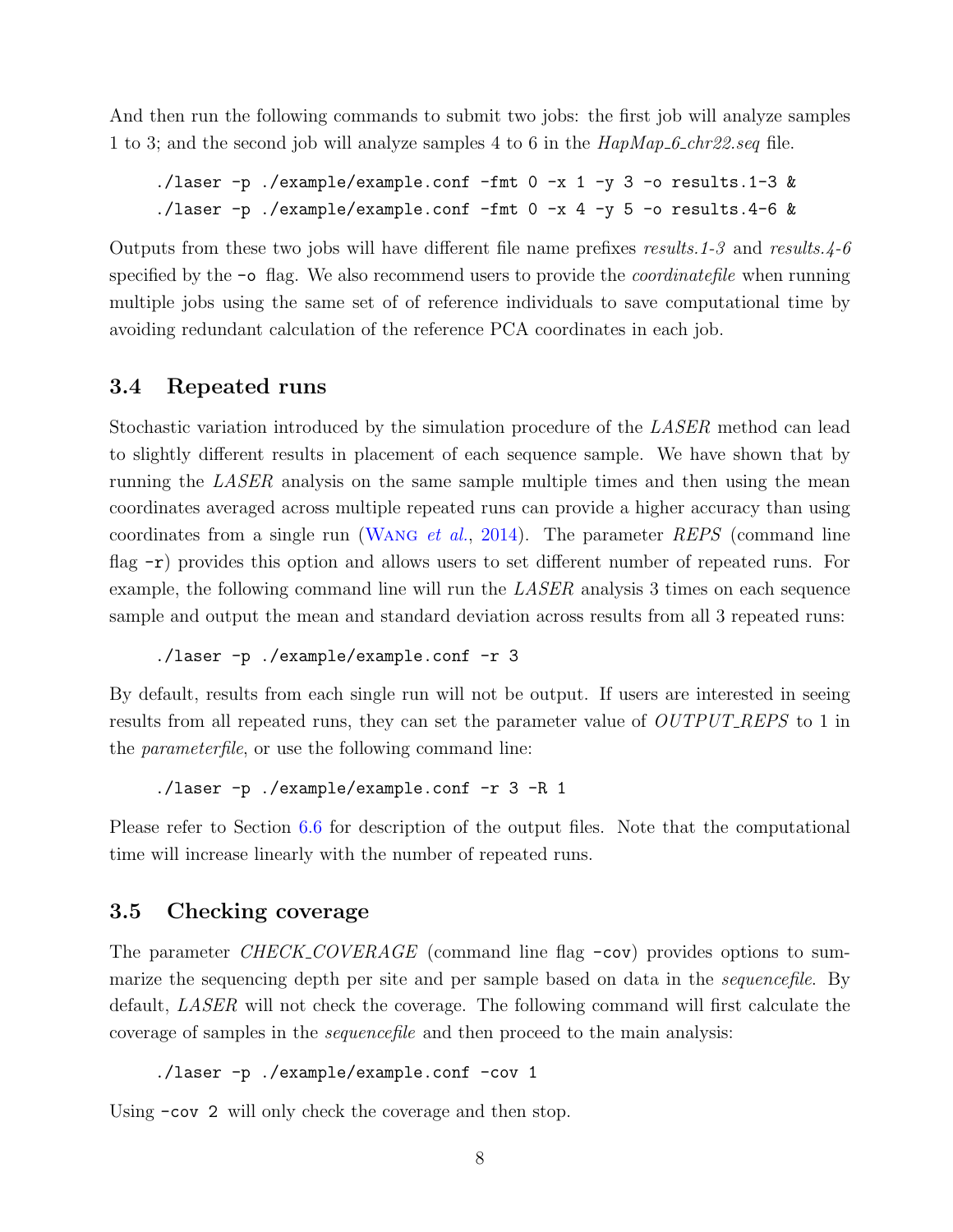# <span id="page-9-0"></span>3.6 Excluding loci

LASER implement four parameters to provide options to exclude loci from the analysis. These parameters are useful to exclude problematic SNPs or to reduce the memory usage and to speed up the computation with potential cost of losing accuracy. The parameter EXCLUDE LIST (command line flag -ex) specifies a given list of SNPs to exclude. The list of SNPs need to be provided in a file, in which each line is a SNP ID. For example,

```
rs17433377
rs2190742
rs5748623
...
```
The parameter  $TRIM\_PROP$  (-M) specifies the proportion of (randomly selected) SNPs to exclude from the analysis. The parameters  $MIN\_COVERAGE$  ( $\lnot$ minc) and  $MAX\_COVERAGE$ (-maxc) specifies range of the mean sequencing depth (averaged across samples being analyzed) for loci to be included in the analysis. For example, the following command will first exclude loci given by the file "./example/snps2exclude.txt" and loci that have mean depth  $\langle 0.01x \text{ or } 0.01x \text{ or } 0.04x \rangle$ , and then randomly exclude ∼30% of the remaining loci from the analysis:

./laser -ex ./example/snps2exclude.txt -minc 0.01 -maxc 4 -M 0.3

When FIRST-IND  $(-x)$  and LAST-IND  $(-y)$  are specified, the mean sequencing depth per locus will be calculated based on the specified range of samples. Please refer to Section [5.2](#page-15-0) for more information regarding these parameters.

# <span id="page-9-1"></span>3.7 PCA mode

LASER can perform PCA on genotype data given by the *genotypefile*. To turn on the PCA mode, use the following command to change the parameter value of PCA MODE (command line flag -pca) to 1:

#### ./laser -p ./example/example.conf -pca 1

In PCA mode, LASER will perform PCA on the genotype data and then stop. Both coordinates of the top k PCs, where k is defined by the parameter  $DIM$  (command line flag  $-k$ ), and the proportion of variance explained by each PC will be output. When memory is limited, you can also perform PCA by setting *PCA\_MODE* to 2, which uses about half of the memory but is slow. If you want to know about the mean and standard deviation of the genotypic values, and the PC loadings (weights) of each locus, you can set PCA MODE to 3 and the information will be output. When PCA\_MODE is set to 1 or 2, LASER performs PCA based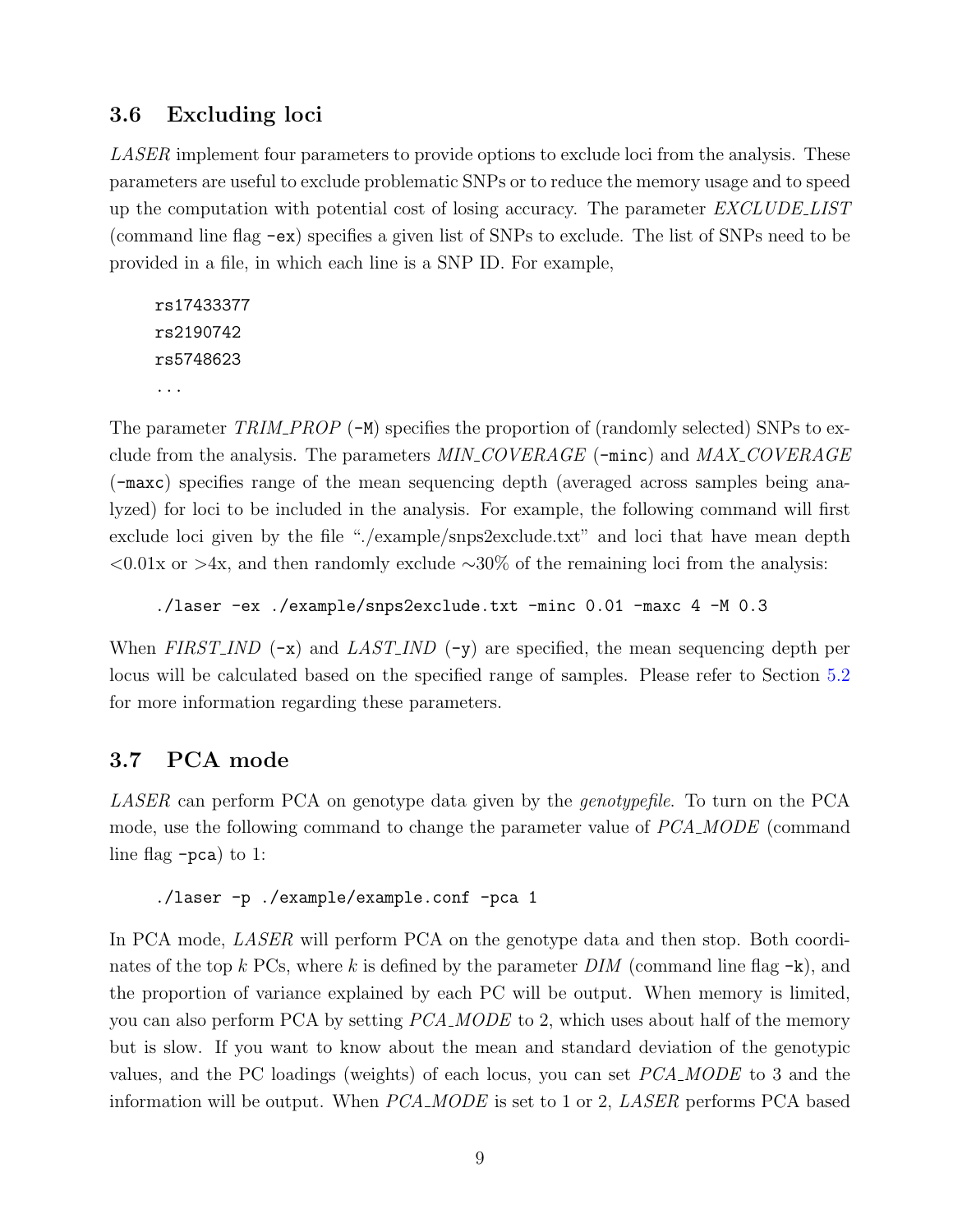on eigen value decomposition on an  $N \times N$  sample covariance matrix (for N individuals). When PCA\_MODE is set to 3, LASER performs PCA based on singlular value decomposition on an  $N \times L$  standardized genotypic matrix (for N individuals and L loci).

We initially implemented this option to prepare the input *coordinatefile* for the main analysis of LASER. This option can also be used independently as a PCA tool to explore population structure based on genotype data. In terms of computational speed, LASER can finish PCA on the HGDP dataset (Li [et al.](#page-27-6), [2008\)](#page-27-6), which includes SNP genotypes of 938 individual across 632,958 loci, in ∼15 minutes on a single processor (2.8GHz CPU).

## <span id="page-10-0"></span>4 Input files

In this section, we describe four input files that are taken by  $LASER$  — the *parameterfile*, the genotypefile, the coordinatefile, and the sequencefile. We also describe one additional file, the sitefile, which is required for preparing the input files.

## <span id="page-10-1"></span>4.1 parameterfile  $(-\text{conf})$

The parameterfile contains all parameters required for running LASER. The default parameterfile is "laser.conf", which does not need to be explicitly specified in the command line (i.e. ./laser is equivalent to ./laser  $-p$  laser.conf). There are 18 parameters in the *parame*terfile , including 7 main parameters and 11 advanced parameters. Each parameter is followed by its assigned value, separated by whitespaces. Text in the same line after a  $\#$  character is treated as comment and will not be read. For example, the following parameter specifications are equivalent in setting the parameter DIM equal to 4:

DIM 4 DIM 4 # Number of PCs to compute DIM 4 # Other comments

If the user does not assign a value to a parameter in the *parameterfile*, this parameter must be followed by a  $\#$  character (even without comments) to avoid unexpected errors in assigning other parameter values. An example parameterfile is provided in Section [3.1.](#page-5-1) To generate an empty template parameterfile, run LASER when the default parameterfile does not exist and without any command line arguments. Three parameters do not have default values, among which two parameters  $(GENO$ -FILE and  $SEG$ -FILE) need to be explicitly defined by the users when in use, either in the *parameterfile* or in the command line (see Section [5.3\)](#page-18-0), and one parameter (*COORD\_FILE*) is optional. The other 15 parameters do not need to be explicitly defined unless the user wants to use settings different from the default. Please refer to Section [5](#page-14-1) for more information on these parameters.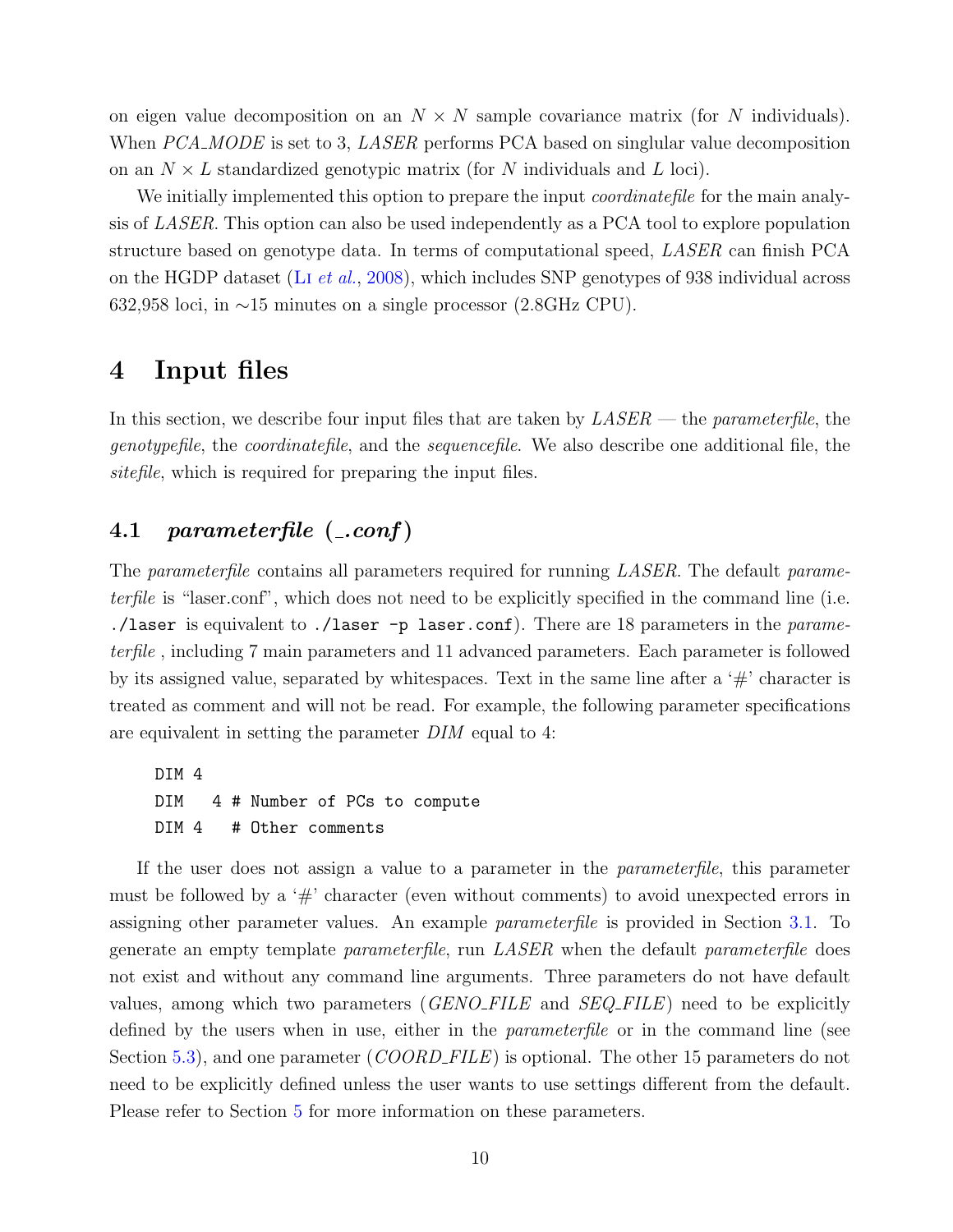# <span id="page-11-0"></span>4.2 genotypefile  $(-.geno)$  and sitefile  $(-.site)$

The *genotypefile* contains genotype data of the reference individuals. Each line represents genotype data of one individual. The first two columns represent population IDs and individual IDs, respectively. Starting from the third column, each column represent a locus. We only consider bi-allelic SNP markers. To be consistent with the sequence data, genotypes should be given on the forward strand. Genotypes are coded by 0, 1, or 2, representing copies of the reference allele at a locus in one individual. Missing data are coded by -9. Columns in the genotypefile are tab-delimited. An example genotypefile is provided below:

|          | POP_1 IND_1 2 0 1                  |                                                                                                                                                                                                                                |  | $\cdots$            |
|----------|------------------------------------|--------------------------------------------------------------------------------------------------------------------------------------------------------------------------------------------------------------------------------|--|---------------------|
|          |                                    |                                                                                                                                                                                                                                |  | $\cdots$            |
|          | POP_2 IND_3 0 0 -9                 |                                                                                                                                                                                                                                |  | $\cdots$            |
|          | POP_3 IND_4 1 2 1                  |                                                                                                                                                                                                                                |  | $\cdot \cdot \cdot$ |
| $\cdots$ | $\sim$ $\sim$ $\sim$ $\sim$ $\sim$ | the contract of the contract of the contract of the contract of the contract of the contract of the contract of the contract of the contract of the contract of the contract of the contract of the contract of the contract o |  |                     |

Information on each locus, including chromosome number, genomic position, SNP ID, reference allele, and alternative allele, is listed in a separate *sitefile*. The reference allele and the alternative allele should be given on the forward strand. The sitefile is not required as input for running LASER, but it is needed for preparing the sequencefile (Section [4.3\)](#page-11-1). The first row of the *sitefile* is the header line. Starting from the second line, each line represents one locus. Columns in the sitefile are tab-delimited. An example sitefile is provided below:

| CHR POS        |        | TD                  | REF ALT |   |
|----------------|--------|---------------------|---------|---|
| $\mathbf{1}$   | 752566 | rs3094315 G         |         | А |
| $\overline{1}$ |        | 768448 rs12562034 G |         | А |
| $\mathbf{1}$   |        | 1005806 rs3934834 C |         |   |
|                |        |                     |         |   |

We have prepared a tool called *vcf2geno* to covert a VCF file to a *genotypefile* and a *sitefile*.  $vcf2geno$  is a pre-compiled C executable program, which is also included in the download package. The command line for running the basic usage option of  $vcf2geno$  is

```
./vcf2geno --inVcf filename.vcf --out output
```
which will generate a *genotypefile* named "output.geno" and a *sitefile* named "output.site".

## <span id="page-11-1"></span>4.3 sequencefile (.seq)

The sequencefile contains information of sequence reads that are piled up to the loci listed in the sitefile for the study samples. Each line represents one individual. Similar to the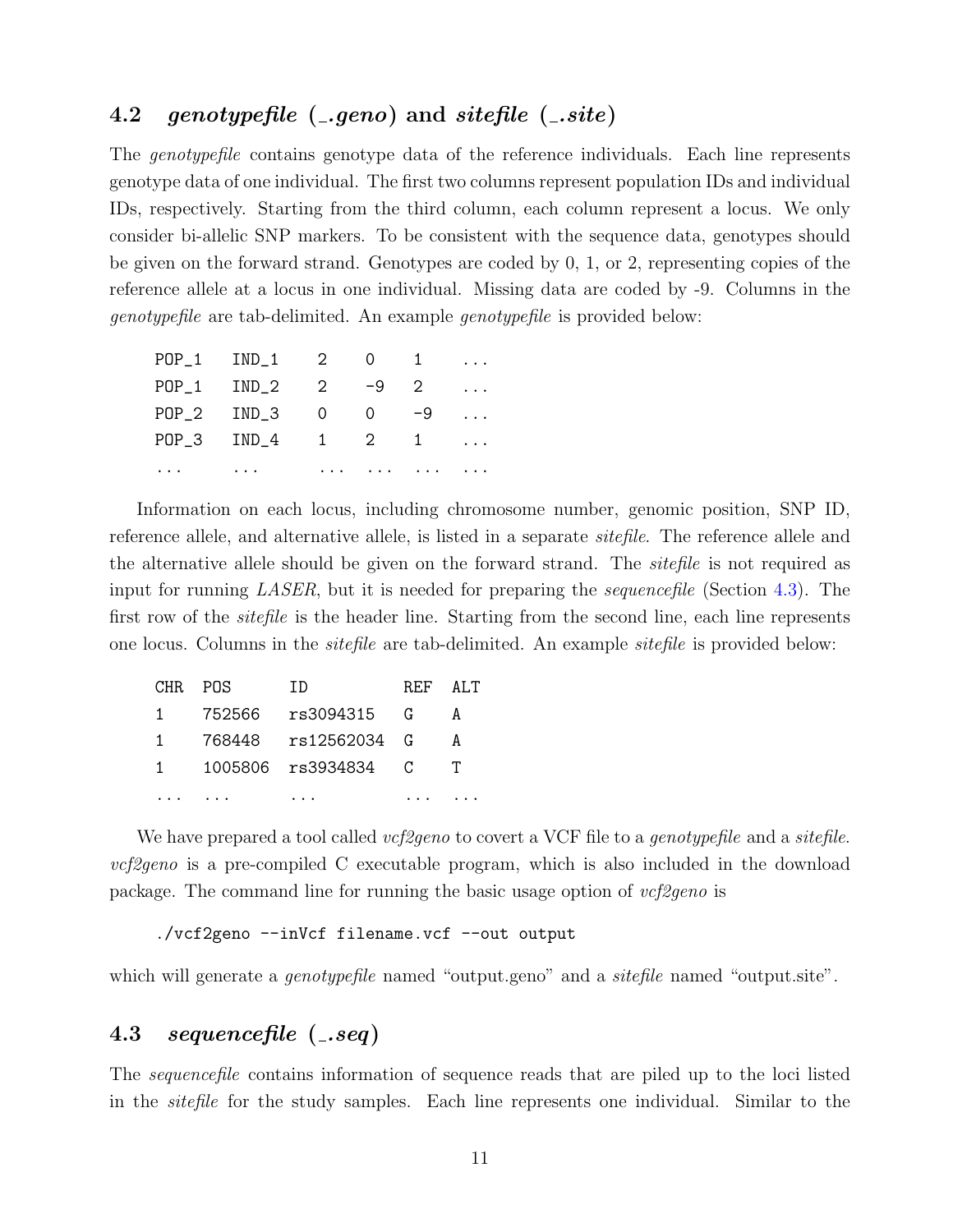genotypefile, the first two columns are population IDs and individual IDs. Starting from the third column, each locus is represented by three consecutive integer numbers. The first number indicates the total number of sequence reads that are mapped to the locus (coverage), the second number indicates the number of reads that correspond to the reference allele (specified in the sitefile) and are mapped to the locus, and the third number indicates the average base quality score for all bases mapped to the locus (in Phred scale). For the same locus, these three numbers are space-delimited. Columns for different loci and the first two columns are tab-delimited. Missing data are represented by "0 0 0" if one individual is not covered at a locus. (Note: the *sequencefile* for *LASER* version 1.03 or earlier does not include the average base quality scores.)

An example *sequencefile* is provided below:

|  | POP_1 IND_2 4321 000 10027 |                                                                                                                                                                                                                                            | $\ldots$ |
|--|----------------------------|--------------------------------------------------------------------------------------------------------------------------------------------------------------------------------------------------------------------------------------------|----------|
|  |                            |                                                                                                                                                                                                                                            | $\ldots$ |
|  |                            | POP_3 IND_4 2235 000 11733                                                                                                                                                                                                                 |          |
|  |                            | $\mathbf{r} \cdot \mathbf{r}$ . The contract of the contract of the contract of the contract of the contract of the contract of the contract of the contract of the contract of the contract of the contract of the contract of the contra |          |

From version 2.03, the *LASER* program requires each input *sequencefile* to have an associated sitefile to provide locus information of the sequencefile. The loci in the sequencefile do not need to be identical to those in the *genotypefile*. The LASER program will automatically identify the shared loci for ancestry analysis.

We provide python scripts (included in the download package) to generate the *sequencefile* and the associated *sitefile* from BAM files. The procedure involves two steps: (1) generating pileup data from BAM files; and (2) generating sequencefile and sitefile from the pileup data.

For the first step, users can use the mpileup command in *samtools* (version 0.1.19) ([Li](#page-27-7) [et al.](#page-27-7), [2009\)](#page-27-7) to generate the pileup data. The following files are needed: BAM files for all study samples, a faidx-indexed reference sequence file in the FASTA format (e.g. hs37d5.fa), and a BED file that contains a list of sites where pileup should be generated. The BED file can be easily generated based on the sitefile using an awk command:

```
awk '{if(NR>1){print $1, $2-1, $2, $3;}}' ref.site > ref.bed
```
A typical samtools command to generate pileup data for a sample A is:

samtools mpileup -q 30 -Q 20 -f hs37d5.fa -l ref.bed A.bam > A.pileup

This command will generate a file named "A.pileup", which contains the pileup data for sample A. We recommend using "-q 30" to remove sequence reads with mapping quality score less than 30 (Phred scale) and using "-Q 20" to remove bases with base quality score less than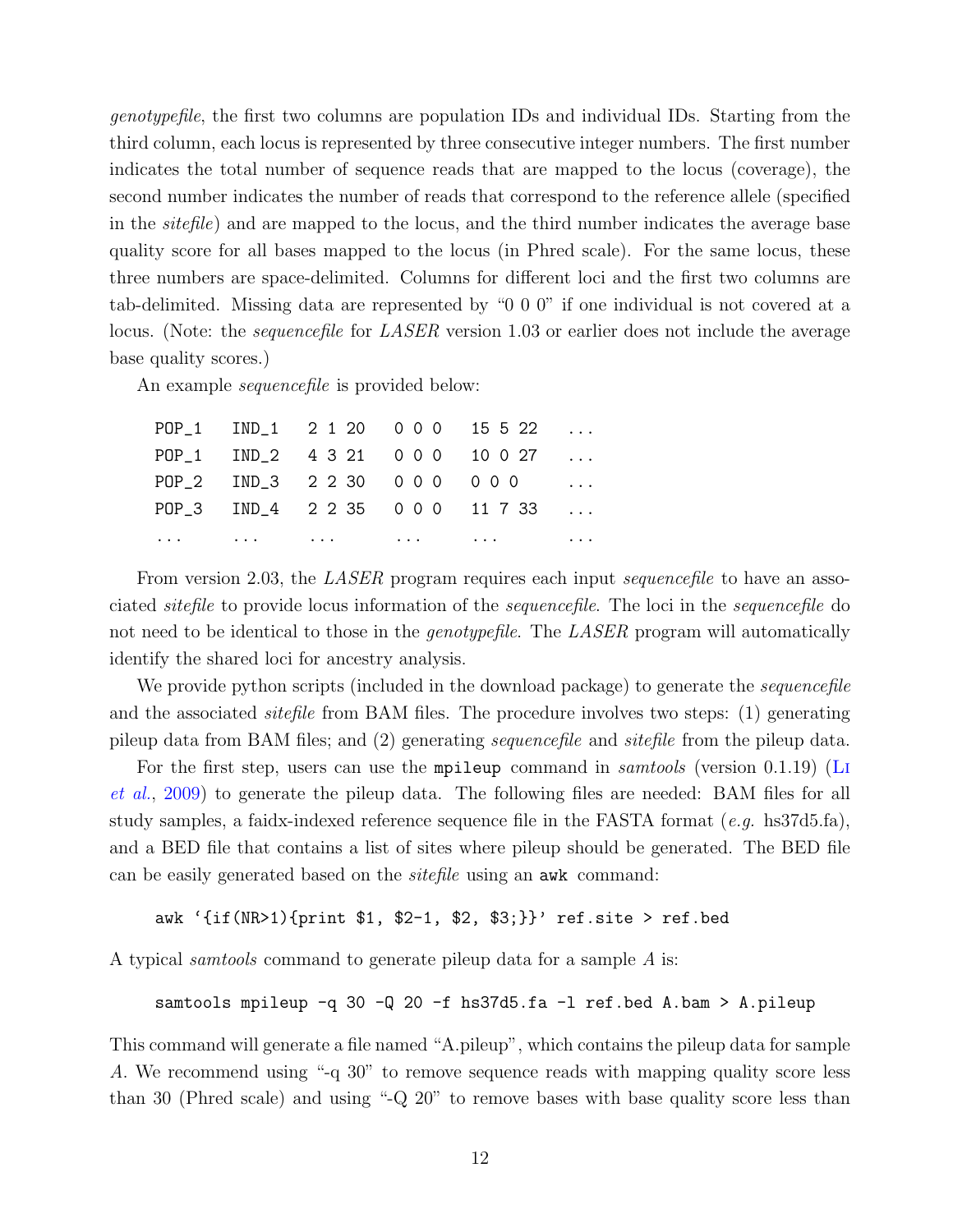20 (Phred scale). The reference file "hs37d5.fa" is an integrated human reference sequence in NCBI Build 37. Users should make sure that genomic positions in the BAM files and the sitefile (and the corresponding BED file) are consistent with the reference sequence file, and are indexed consistently (0-based or 1-based). Note that the BED format uses 0-based index as the starting position. Therefore, for example, if your reference genotype data include SNP rs3094315, which locates at chromosome 1 position 752566 (Build 37, 1-based), the BED file should have the following line:

#### 1 752565 752566 rs3094315

Pileup data for other samples can be generated using similar *samtools* commands.

After generating the pileup data for all study samples, users can use our *pileup2seq.py* script to prepare the *sequencefile*. In this step, users can provide a file (in BED format) that defines the target regions if they prefer to exclude on-target reads from downstream analysis of LASER. An example pileup2seq.py command looks like:

#### python pileup2seq.py -f hs37d5.fa -m ref.site -b target.bed \ -i example.id -o output A.pileup B.pileup C.pileup

This command will generate a *sequencefile* named "output.seq" that contains samples A, B, and C, and a *sitefile* named "output.site" that is the same as the "ref.site" file specified by  $-m$ . In the command,  $-f$  defines the human reference genome,  $-m$  defines the *sitefile*,  $-b$ defines the BED file for the target regions, and -i defines a sample ID file. The script will automatically check if the reference alleles given in the *sitefile* is consistent with the human reference genome. Both the  $\neg$ b flag and the  $\neg$ i flag are optional. When the  $\neg$ b flag is used, sequence reads that were piled up to loci within the target regions will be removed by setting the corresponding entry in the *sequencefile* as "0 0 0" (missing data). Running *pileup2seq.py* without the  $-b$  flag will generate a *sequencefile* that includes sequence reads from both ontarget and off-target regions. The -i flag provides an option to use an alternative set of IDs listed in the file named "example.id", which has a format as given below:

| A | $POP_1$ | IND 1 |
|---|---------|-------|
| B | $POP_1$ | IND 2 |
| C | $POP_2$ | IND 3 |
|   |         |       |

With this ID file, the first two columns in the *sequencefile* output.seq will use the newly defined population IDs (POP\_1, POP\_1, POP\_2, ...) and sample IDs (IND\_1, IND\_2, IND\_3, ...). If the -i flag is not used, both of the first two columns in the sequencefile will use the pileup file names  $(A, B, C, \ldots)$ .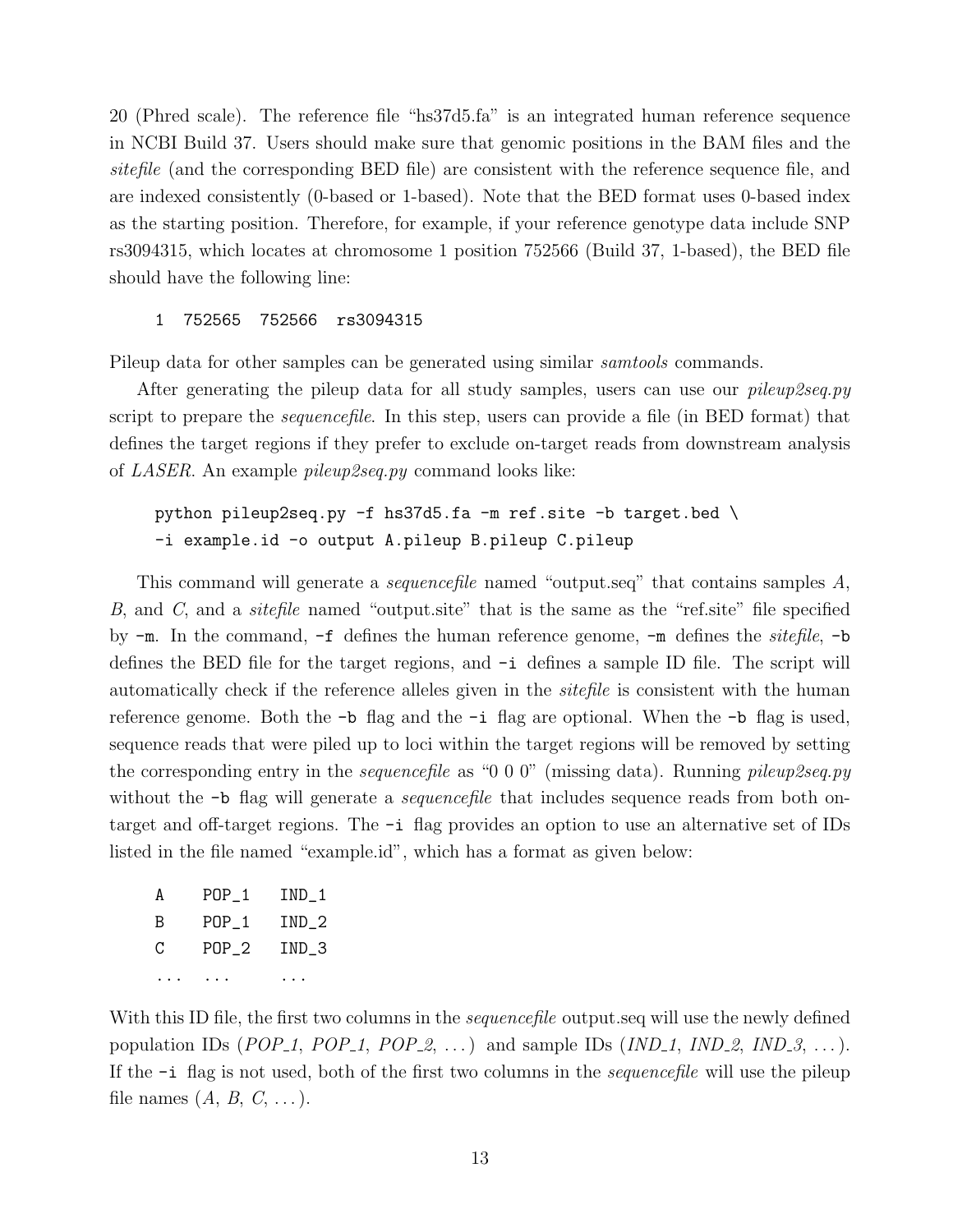## <span id="page-14-0"></span>4.4 coordinatefile (..coord)

The coordinatefile contains PCA coordinates of the reference individuals. The first line is the header line. Starting from the second line, each line represent one individual. The first two columns correspond to population IDs and individual IDs respectively, and the following K columns represent the top K principal components  $(PCs)$ . The order of the reference individuals must be the same as in the *genotypefile*. The *coordinatefile* is required to be tab-delimited. Below is an illustration of the format of the coordinatefile:

|          | popID indivID    | PC1        | PC2                                      | PC3                         | $\cdots$ |
|----------|------------------|------------|------------------------------------------|-----------------------------|----------|
| $POP_1$  | $IND_1$          | $-3.5$ 0.2 |                                          | 0.7                         | $\cdots$ |
| $POP_1$  | IND 2            |            | $-2.2$ 4.5                               | 0.8                         | $\cdots$ |
| $POP_2$  | IND <sub>3</sub> | 7.8        | $-0.8 -1.0$                              |                             | $\cdots$ |
| $POP_3$  | IND <sub>4</sub> | 1.6        | $-3.8 - 0.4$                             |                             | $\cdots$ |
| $\cdots$ | $\cdots$         | $\cdots$   | <b><i>Contract Contract Contract</i></b> | $\sim$ $\sim$ $\sim$ $\sim$ | $\cdots$ |

Users can generate the *coordinatefile* by performing PCA on the *genotypefile* using the PCA mode of *LASER* (see Section [3.7\)](#page-9-1). If the *coordinatefile* is not provided, *LASER* will automatically compute the reference coordinates based on the genotypefile. We recommend users to prepare a *coordinatefile* as input for *LASER* when submitting multiple jobs using the the same reference panel (so that the same computation will not be repeated for every job).

# <span id="page-14-1"></span>5 Usage options

LASER has 26 parameters that users can set in the *parameterfile*, including 7 main parameters that are required for running LASER and 20 advanced parameters for some special options. Among the 7 main parameters, 3 are parameters regarding the input data files and need to be explicitly defined when in use. The other 4 main parameters and the 20 advanced parameters have default values. In addition, LASER takes 28 command line arguments, which are described in Section [5.3.](#page-18-0)

#### <span id="page-14-2"></span>5.1 Main parameters

**GENO FILE** (string) The name of the *genotypefile*. If the file is not in the same directory as LASER, the whole path must be specified. This parameter must be explicitly defined.

**SEQ FILE** (string) The name of the *sequencefile*. If the file is not in the same directory as LASER, the whole path must be specified. This parameter must be explicitly defined unless the parameter *PCA\_MODE* is set to 1.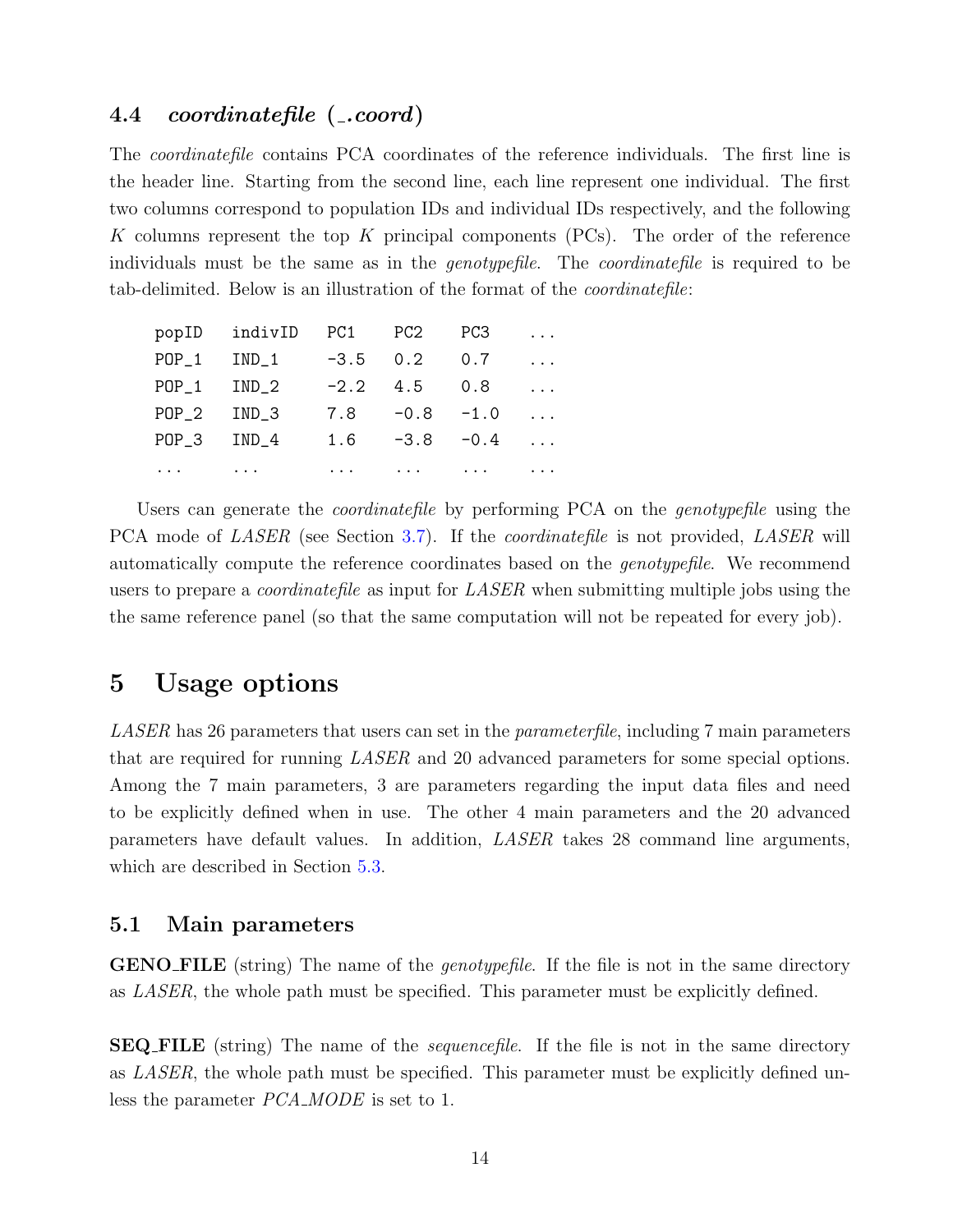**COORD FILE** (string) The name of the *coordinatefile*. If the file is not in the same directory as LASER, the whole path must be specified. This parameter is optional but recommended to be explicitly defined. If undefined, *LASER* will automatically compute the reference coordinates based on the genotypefile.

OUT PREFIX (string) The prefix that will be added to the file names of outputting results. A path can be specified to output results to a different directory. The default value is "laser".

DIM (int) The number of PCs to compute (must be a positive integer). This number must be smaller than the number of individuals and the number of loci in the *genotypefile*, and cannot be greater than the number of PCs in the coordinatefile if a coordinatefile is provided. The default value is 2.

DIM HIGH (int) Dimension of the sample-specific PCA map to project from (must be a positive integer). This number must be smaller than the number of individuals and the number of loci in the *genotypefile*, and cannot be smaller than *DIM. LASER* will project each study sample from a DIM HIGH dimensional PC space to the DIM dimensional reference ancestry map. If set to 0, the program will use the number of significant PCs based on Tracy-Widom tests for each sample. The default value is 20.

MIN LOCI (int) The minimum number of covered loci required for a sequence sample to be analyzed (must be a positive integer). If the number of covered loci in a sequence sample is smaller than *MIN LOCI*, the sample will not be analyzed and results for this sample are output as "NA". The default value is 100.

## <span id="page-15-0"></span>5.2 Advanced parameters

MAX LOCI (int) The maximum number of covered loci used for a sequence sample to be analyzed (must be a positive integer). If the number of covered loci in a sequence sample is larger than MAX<sub>-LOCI</sub>, the program will randomly select MAX-LOCI loci for the analysis. The default value is 1,000,000.

SEQ ERR (double) The sequencing error rate per base (must be a number between 0 and 1, or -1). If set to -1, the program will use the estimated locus-specific error rates in the sequencefile. Otherwise, the program will use the specified error rate uniformly for all loci and all samples. The default value is -1.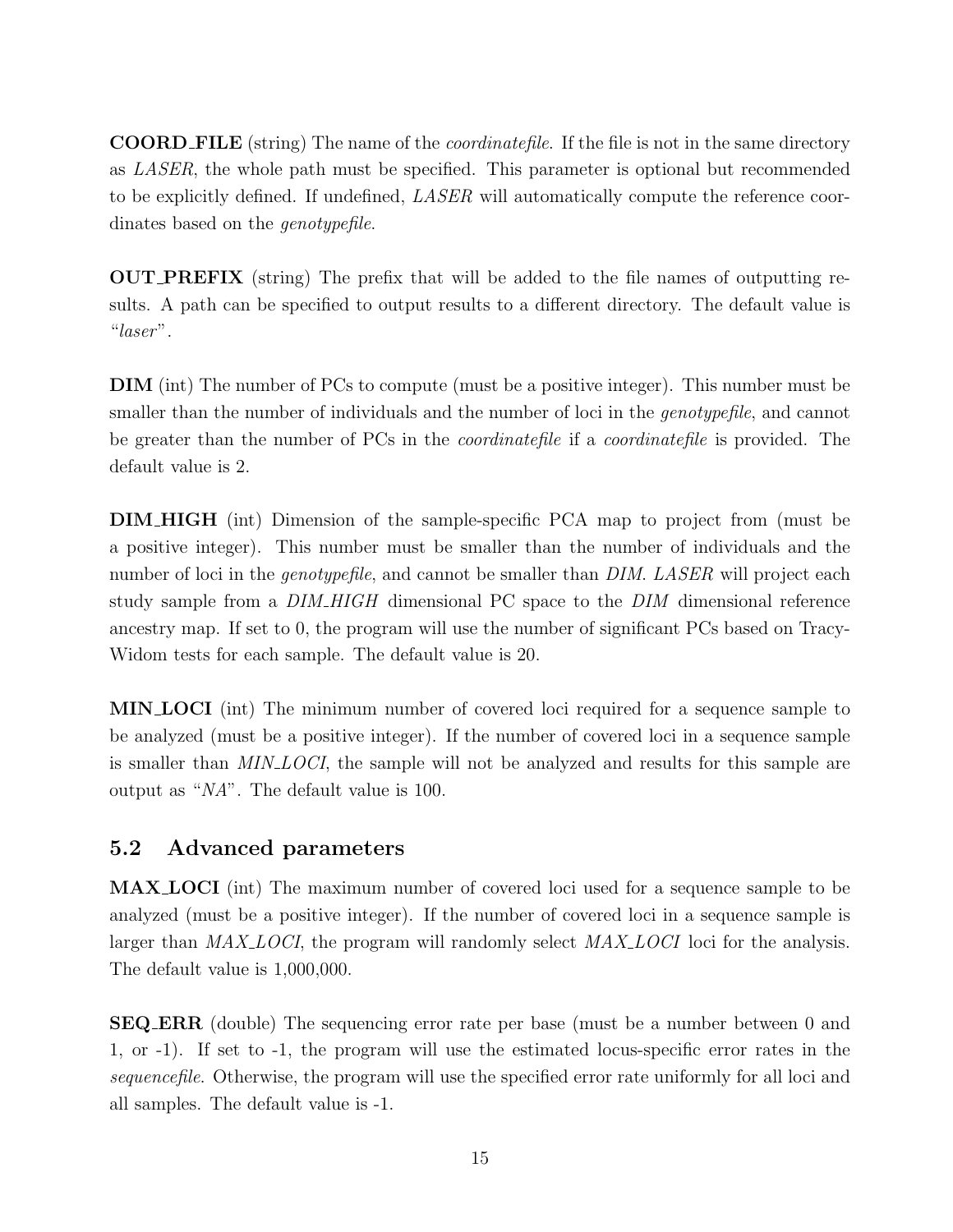ALPHA (double) Significance level in Tracy-Widom tests to determine the number of informative PCs, or *DIM\_HIGH*, in the sample-specific PCA (must be a number between 0 and 1). This parameter is effective only if *DIM\_HIGH* is undefined or set to 0. The default value is 0.1.

THRESHOLD (double) Convergence criterion of the projection Procrustes analysis (must be a positive number). The default value is 0.000001.

FIRST IND (int) The index of the first sequence sample to analyze (must be a positive integer). This number cannot be greater than the number of individuals in the *sequencefile*. Samples that have indices smaller than FIRST IND will be skipped. The default value is 1.

LAST IND (int) The index of the last sequence sample to analyze (must be a positive integer). This number cannot be greater than the number of samples in the *sequencefile* or smaller than FIRST\_IND. Samples that have indices greater than LAST\_IND will be skipped. The default value is the number of samples in the *sequencefile*.

REPS (int) The number of repeated runs in analyzing each sequence sample (must be a positive integer). The default value is 1.

OUTPUT REPS (int) This parameter specifies whether to output results from each repeated run when REPS is greater than 1 (must be 0 or 1). A value of 0 will only output mean and standard deviation of the estimated coordinates for each sample across all repeated runs. A value of 1 will also output the estimated coordinates obtained from each repeated run. The default value is 0.

CHECK COVERAGE (int) This parameter specifies whether to check the sequencing coverage across samples and across loci in the sequencefile (must be 0, 1, or 2). A value of 0 will not check the coverage, and proceed to the major computation. A value of 1 will check the coverage, and proceed to the major computation. A value of 2 will check the coverage, and stop. The default value is 0.

CHECK FORMAT (int) This parameter specifies whether to check the format of the input files (must be 0, 1, 2, 3, 4, 10, 20, 30, or 40). A value of 0 will not check format of the input files, and proceed to the major computation. A value of 1 will check the format of all input files, and stop. A value of 2 will check the format of the genotypefile, and stop. A value of 3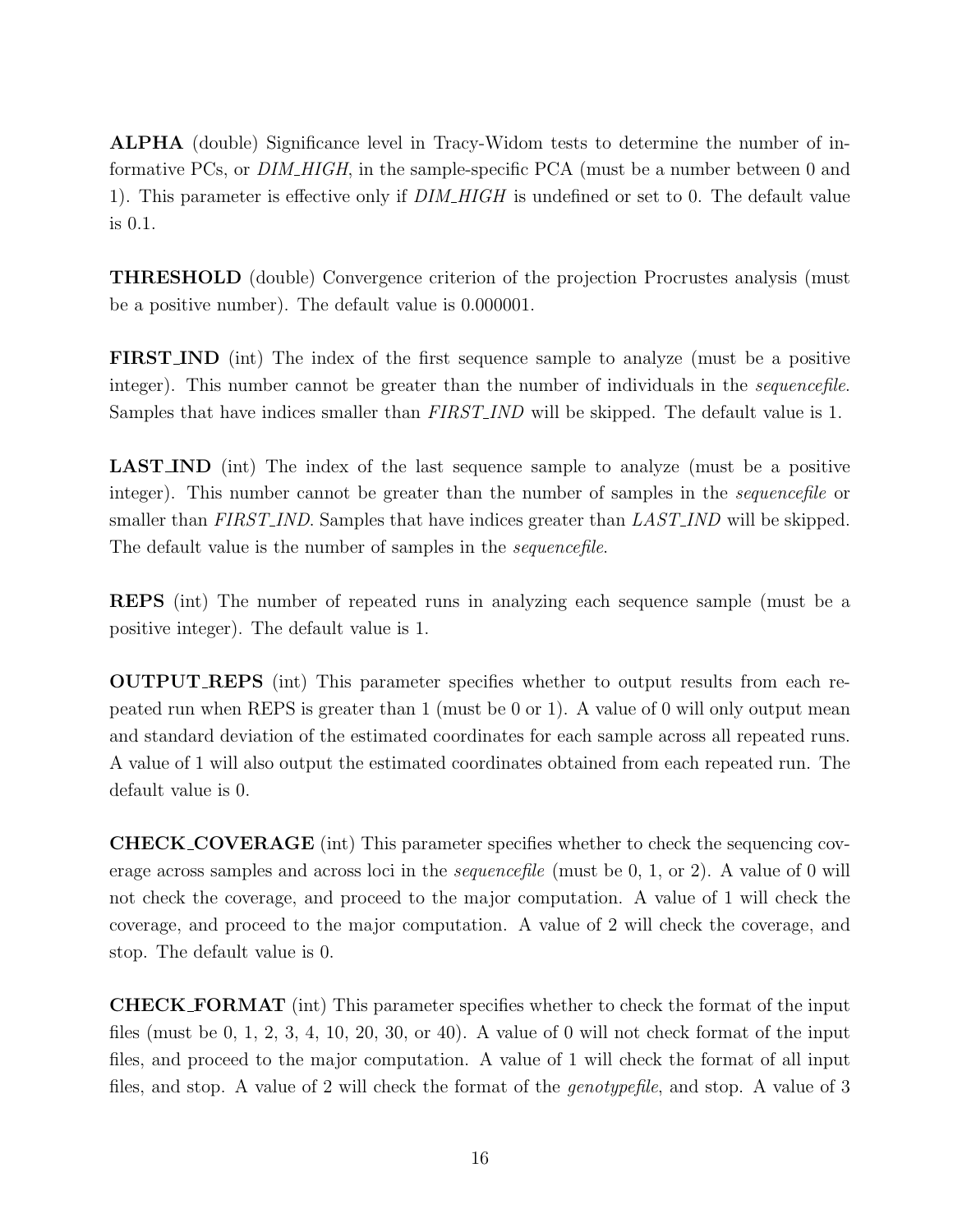will check the format of the *sequencefile*, and stop. A value of 4 will check the format of the *coordinatefile*, and stop. A value of 10, 20, 30, or 40 will check the corresponding file(s) as a value of 1, 2, 3, or 4 does, and proceed to the major computation. The default value is 10.

PCA MODE (int) This parameter specifies whether to turn on the PCA mode (must be 0, 1, 2, or 3). A value of 0 will not turn on the PCA mode and the program will perform the full function to estimate individual ancestry from sequence data. A value of 1, 2, or 3 will switch to the PCA mode and the program will only perform PCA on the reference genotype data. A value of 1 or 2 will perform PCA based on eigen value decomposition on the sample covariance matrix, and will output the PC coordinates and the proportion of variance explained by each PC. The program uses less memory when using option 2 but the computational time is much longer. A value of 3 will perform PCA based on singular value decomposition on the standardized genotypic matrix, and will output the mean, standard deviation, and PC loadings of each locus (in addtion to the PC coordinates). When this parameter is set to 1, 2, or 3, *COORD\_FILE* and *SEQ\_FILE* do not need to be defined. The default value is 0.

**REF SIZE** (int) Number of individuals randomly selected from *GENO FILE* as the reference panel (must be a positive integer). This number cannot be greater than the number of samples in the GENO FILE. This option is useful when the data size is too big such that memory limit becomes an issue. The default value is the sample size in the *GENO\_FILE* (i.e., using all reference individuals).

TRIM PROP (double) Proportion of randomly selected loci to exclude from the analysis for all samples (must be a number between 0 and 1). This option is useful when the data size is too big such that memory limit becomes an issue. The default value is 0.

EXCLUDE LIST (string) This parameter specifies the file name of a list of SNPs to exclude from the analysis. Each line of the file is a SNP ID and no header is required. If the file is not in the same directory as LASER, the whole path must be specified. This parameter do not have default value.

MIN COVERAGE (double) This parameter specifies the minimum mean depth (averaged across samples from FIRST\_IND to LAST\_IND) for sites to be included in the analysis (must be a non-negative number). This parameter is useful to exclude sites that have little data to save the memory usage (e.g., a value of 0.01 means loci that have ¡0.01x depth will be excluded). The default value is 0.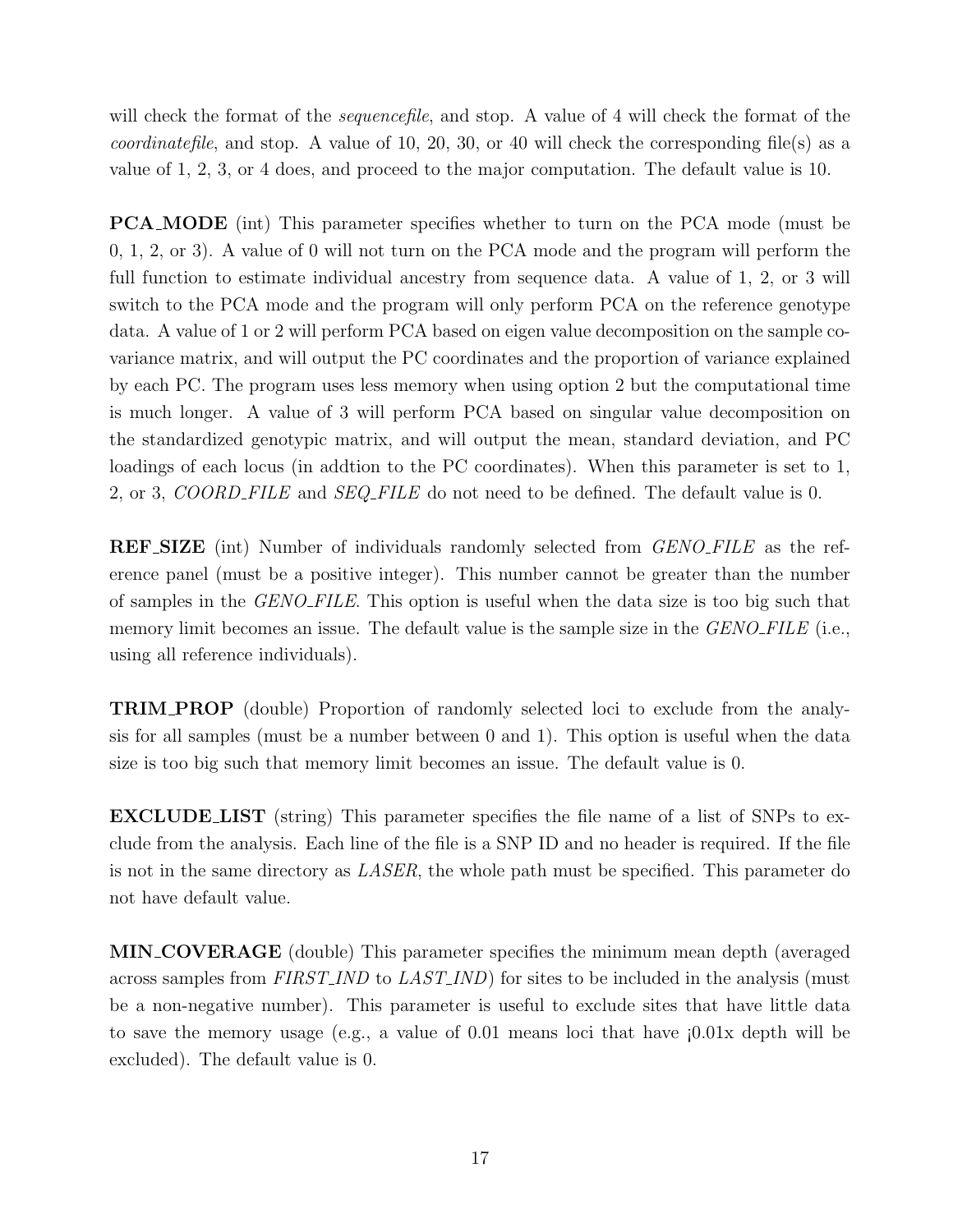MAX COVERAGE (double) This parameter specifies the maximum mean depth (averaged across samples from FIRST\_IND to LAST\_IND) for sites to be included in the analysis (must be a positive number or -1). This parameter is useful to exclude targeted regions in targeted/exome sequencing data (e.g., a value of 4 means loci that have ¿4x depth will be excluded). When set to -1, all sites will be included in the analysis. The default value is -1.

PROCRUSTES SCALE (int) This parameter specifies how to scale coordinates in the Procrustes analysis (must be 0 or 1). When set to 0, the Procrustes analysis will include the scaling factor as a free parameter and estimates its value to minimize the sum of squared Euclidean distances between two sets of coordinates in the analysis. When set to 1, the Procrustes analysis will fix the scaling factor so that two sets of coordinates will have the same total variance (i.e. Procrustes analysis only search for rotation, reflection and translation to minimize the sum of squared Euclidean distances). The default value is 0.

KNN ZSCORE (int) This parameter specifies the number of nearest neighbors used to calculate the Z score for each study individual (must an integer  $> 2$ ). The default value is 10.

RANDOM SEED (int) This parameter specifies the seed for the random number generator used the program (must a non-negative integer). The default value is 0.

NUM THREADS (int) This parameter specifies the number of CPU cores for multi-threading parallel analysis (must a positive integer). The default value is 8.

## <span id="page-18-0"></span>5.3 Command line arguments

The command line flags provide the user an option to enter information from the command line. All command line arguments will overwrite values specified in the *parameterfile*. If a parameter is specified with an invalid value in the parameterfile but a valid value in the command line, the program will return a warning message and still execute correctly by taking the value from the command line. However, if a parameter value in the command line is not valid, the program will exit with an error message. If a command line flag is specified, it must be followed by a space and then the parameter value. Different command line flags can appear in any order. If the same command line flag is defined more than once, only the last value will be taken. For example, the following command lines are equivalent and will change the value of the parameter DIM, for which the command line flag is  $-k$ , to be 4 while using the other parameters defined in the parameterfile named "my parameterfile".

./laser -p my\_parameterfile -k 4 ./laser -k 4 -p my\_parameterfile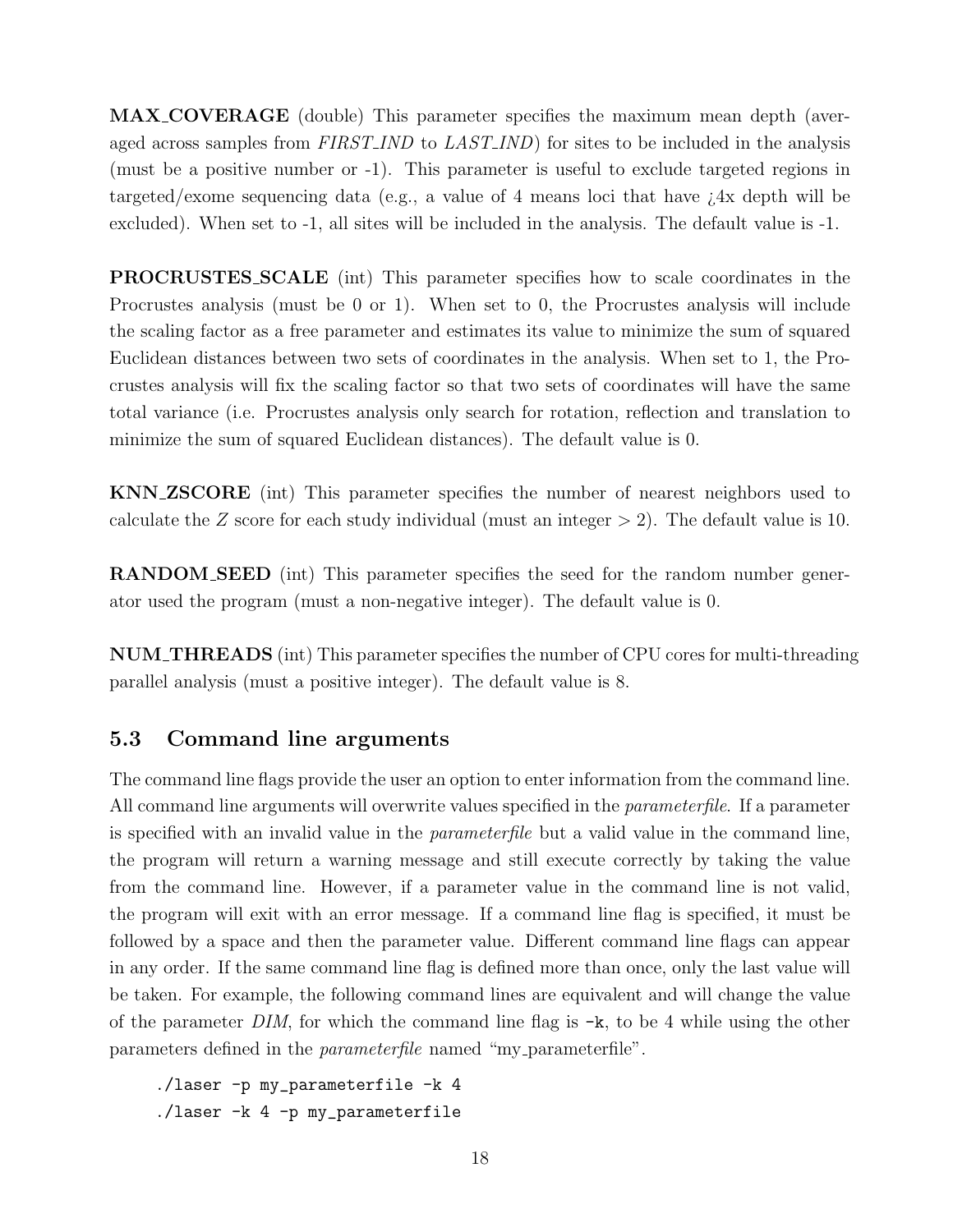./laser -k 3 -p my\_parameterfile -k 4

Most command line arguments are optional except for the parameterfile, for which the command line flag is -p. A list of all command line flags is provided below.

-p This flag defines the parameterfile. If the parameterfile is not in the current directory, a whole path to the file must be specified. This parameter can only be defined using the command line. If undefined, the program will use the default parameterfile named "laser.conf" in the current directory. If this file does not exist, an empty template parameterfile named "laser.conf" will be created in the current directory, and the program will then exit with an error message.

- -g Change the parameter value of *GENO\_FILE*.
- -s Change the parameter value of SEQ FILE.
- -c Change the parameter value of COORD FILE.
- -o Change the parameter value of OUT PREFIX (useful when running parallel jobs).
- -k Change the parameter value of DIM.
- -K Change the parameter value of *DIM\_HIGH*.
- -I Change the parameter value of *MIN<sub>-LOCI*.</sub>
- -L Change the parameter value of  $MAX\_LOCI$ .
- -e Change the parameter value of SEQ ERR.
- -a Change the parameter value of ALPHA.
- -t Change the parameter value of THRESHOLD.
- -x Change the parameter value of FIRST IND (useful when running parallel jobs).
- -y Change the parameter value of LAST IND (useful when running parallel jobs).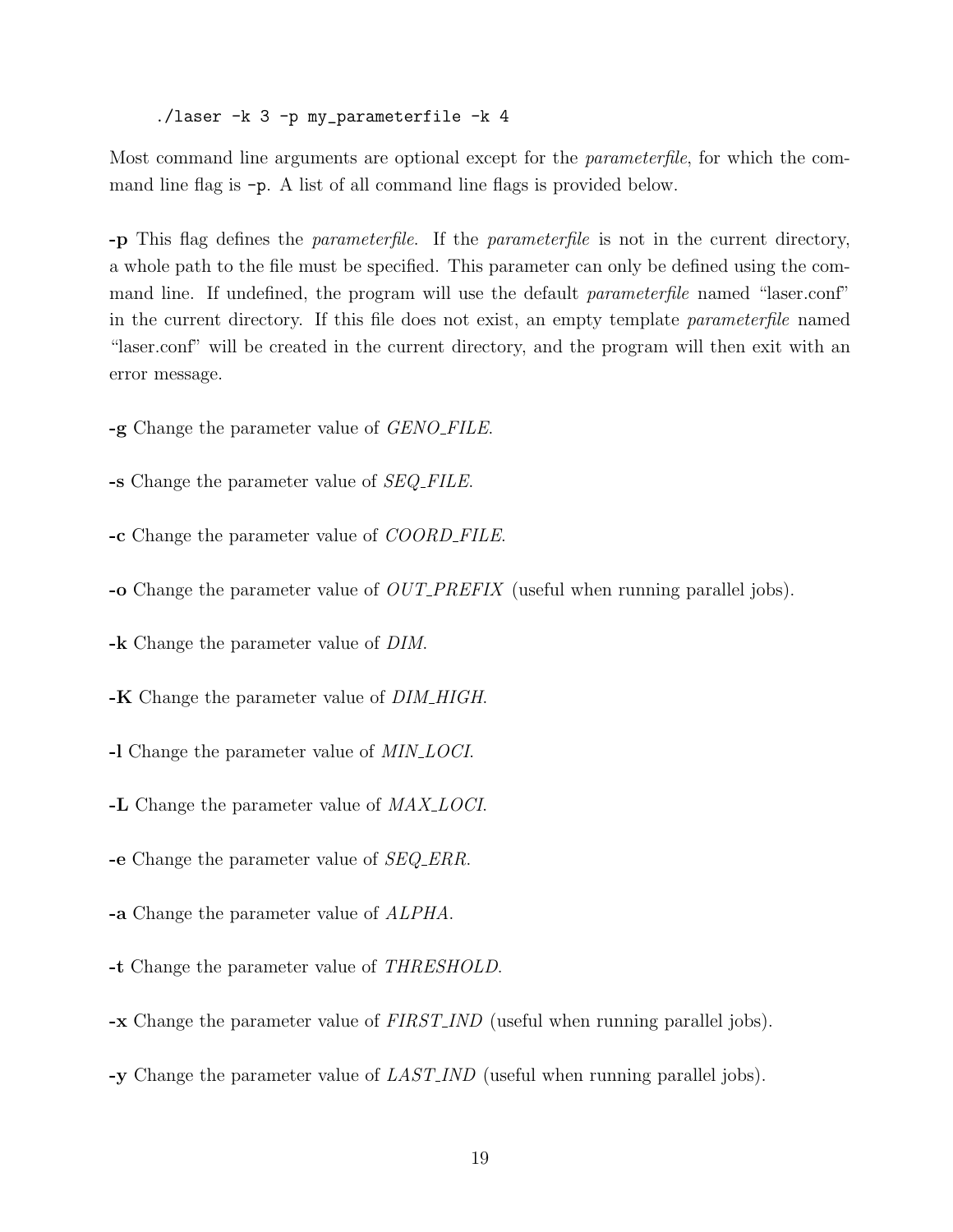-r Change the parameter value of REPS.

-R Change the parameter value of *OUTPUT\_REPS*. -cov Change the parameter value of CHECK COVERAGE. -fmt Change the parameter value of *CHECK\_FORMAT*. -pca Change the parameter value of PCA MODE. -N Change the parameter value of *REF\_SIZE*. -M Change the parameter value of TRIM\_PROP. **-ex** Change the parameter value of *EXCLUDE\_LIST*. -minc Change the parameter value of MIN\_COVERAGE. -maxc Change the parameter value of  $MAX\_COVERAGE$ . -rho Change the parameter value of *PROCRUSTES\_SCALE*. -knn Change the parameter value of KNN\_ZSCORE. -seed Change the parameter value of RANDOM\_SEED.

-nt Change the parameter value of *NUM\_THREADS*.

# <span id="page-20-0"></span>6 Output files

All output files will be saved in the current directory unless the path to a different directory is given in the parameter value of OUT PREFIX. All output file names will start with the parameter value of *OUT\_PREFIX*. These files are described below.

#### <span id="page-20-1"></span>6.1 .*log* and terminal outputs

The terminal outputs are used to monitor and record the progress when running LASER. It starts with all parameter values used in the execution of LASER, and reports the progress of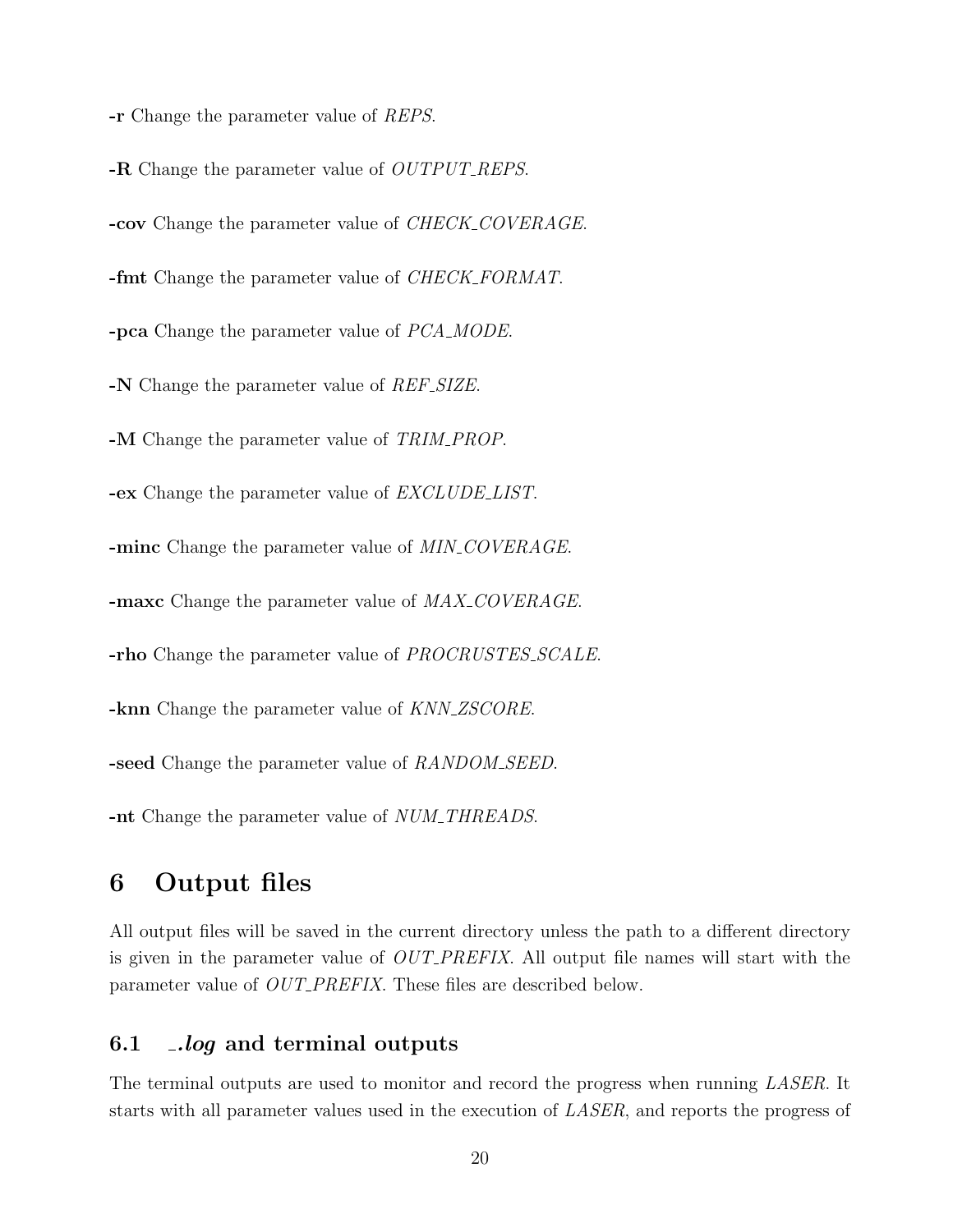the program step by step. The log file is identical to the terminal outputs.

## <span id="page-21-0"></span>6.2 .RefPC.coord and .RefPC.var

When COORD FILE is not defined or the PCA mode is on  $(PCA \text{.} MODE=1, 2, \text{ or } 3)$ , LASER will perform PCA on the reference genotype data given by the *genotypefile*. Results of the top k PCs, where k is defined by the parameter  $DIM$ , are output to two files named OUT\_PREFIX.RefPC.coord and OUT\_PREFIX.RefPC.var.

The RefPC.coord file records the PCA coordinates of the reference individuals. The first line in this file is a header line. Starting from the second line, each line represents one individual. The first two columns are population ID and individual ID, respectively. The remaining columns correspond to the top k PCs. This file is tab-delimited. The format of this file is exactly the same as the coordinatefile (Section [4.4\)](#page-14-0), so that this file can be directly used as the input file for LASER.

The RefPC.var file records the proportion of variance explained by each PC. The first line in this file is a header line. Starting from the second line, each line represents one PC. The first column is the PC index and the second column is the percentage of variance explained by each PC. Only results for the top k PCs are output. This file is tab-delimited.

#### <span id="page-21-1"></span> $6.3$   $\ldots$   $RefPC. grm$

When PCA\_MODE is set to 1, LASER will perform PCA on the reference genotypes by applying eigen value decomposition on the sample covariance matrix, which is defined as  $M = XX<sup>T</sup>$ , where X is an  $N \times L$  standardized genotype matrix for N individuals and L loci. Besides the coordinates and proportion of variances of each PC, LASER also outputs an  $N \times N$  genetic relationship matrix a file named  $OUT\_PREFIX.RefPC.grm$ . The genetic relationship matrix, defined as  $M' = M/L$ , is often used in linear mixed models to model the correlation structure of phenotypes in genetic association tests and therefore to control for population stratification.

The RefPC grm file does not have header lines. This file records a  $N \times N$  matrix in N lines and each line is tab-delimited. N individuals are ordered as the input genotype file. This file follows the same format as that used in GEMMA, which is a program for genetic association tests based on linear mixed models (Zhou and [Stephens](#page-27-8), [2012\)](#page-27-8).

# <span id="page-21-2"></span>6.4 .RefPC.load

When *PCA\_MODE* is set to 3, *LASER* will perform PCA on the reference genotypes based on singular value decomposition. The PC loadings, which are sometimes called SNP weights in genetic literature, will be output to the  $\angle$  RefPC.load file.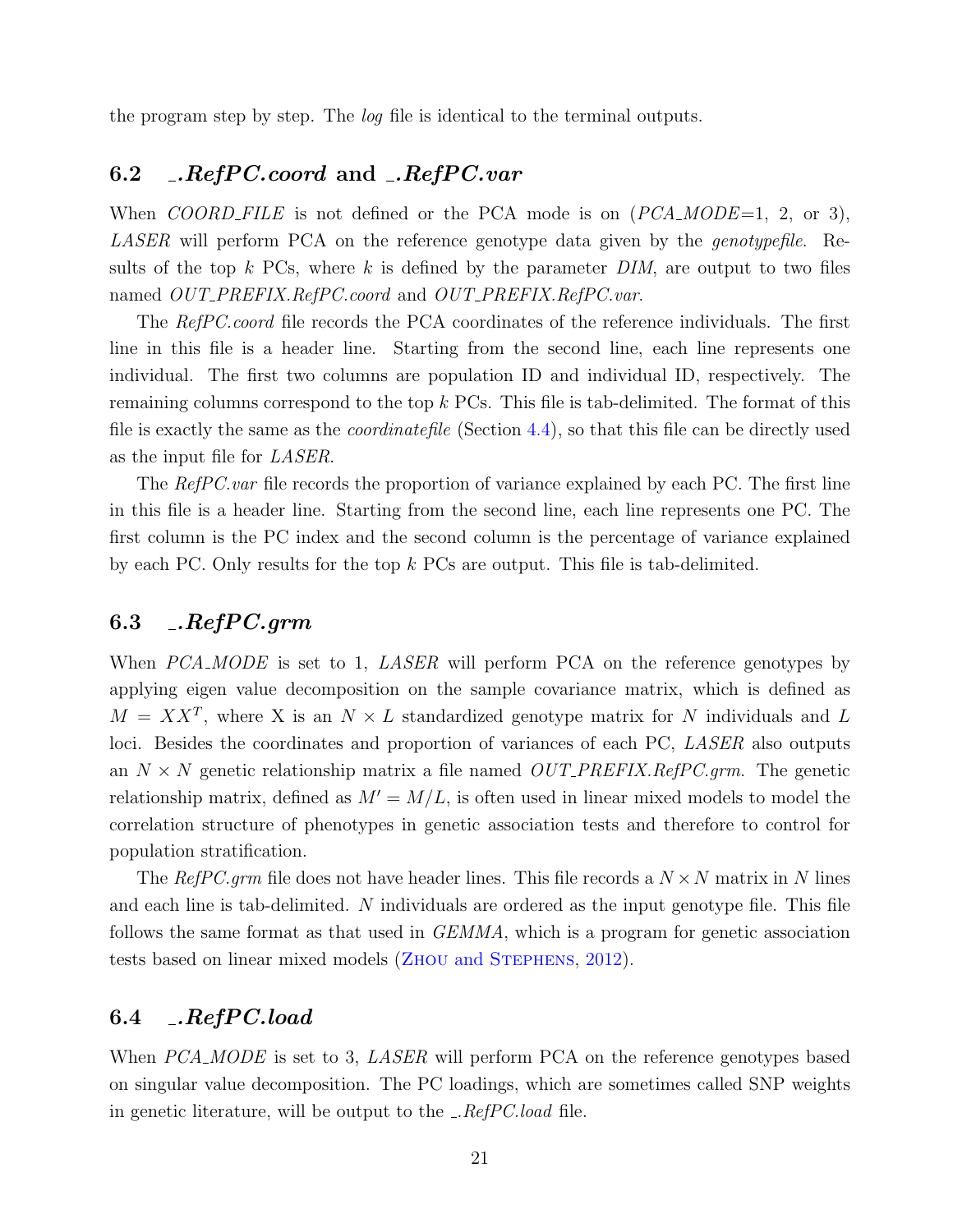The first line of the *RefPC.load* file is a header line. Starting from the second line, each line represents one locus. The first column is the locus ID. The second and the third column reports the mean and standard deviation of the genotypic values across all individuals in the genotypefile. These two values are used to standardize each locus in the PCA. Starting from the fourth column, each column reports the loadings of one PC. The total number of PCs are specified by the parameter  $DIM$  ( $-k$ ). This file is tab-delimited.

#### <span id="page-22-0"></span>6.5 .SeqPC.coord

This file contains the estimated PCA coordinates of the sequence samples. The first line is a header line. Starting from the second line, each line represents one study sample. The first column is population ID, and the second column is individual ID. The third column records the number of covered loci (i.e. loci that have at least one read) in each individual. The fourth column is the mean coverage in each individual. The fifth column reports values of  $DIM\_HIGH$ , dimension of the sample-specific PCA map used in the projection Procrustes analysis. The sixth column is the Procrustes similarity score between the PCA map constructed from the simulated sequence reads of the sample-specific reference panel (after projection) to the original reference PCA map based on SNP genotypes. Description of this statistic can be found in WANG *et al.* [\(2014\)](#page-27-2). Briefly, this statistic ranges from 0 and 1, with higher values indicating higher confidence of the estimated coordinates the study sample. The seventh column reports the Z score for each individual, which reflects if the individual's ancestry is reprented in the reference panel. If Z score is much different from 0 (e.g.  $Z > 4$ ), it indicates that the individual's ancestry might not be represented in the reference panel. The definition of Z score can be found in (TALIUN *et al.*, [2017\)](#page-27-9). Starting from the eighth column, each column represents coordinates of one PC (up to the kth PC, where k is defined by  $DIM$ ). Columns in this file are tab-delimited.

When the parameter REPS is greater than 1, multiple runs of LASER are applied to analyze each study sample. The Procrustes similarity scores and the PC coordinates reported in the SeqPC.coord file are the mean values across results from all repeated runs.

# <span id="page-22-1"></span>6.6 .SeqPC.coord.sd and .SeqPC.coord.reps

These two files are generated when the parameter value of REPS is greater than 1. To generate the SeqPC.coord.reps file, the parameter OUTPUT\_REPS should be set to 1.

The SeqPC.coord.sd file contains the standard deviation of results across all repeated runs of LASER on the same set of samples. The first line is a header line. Starting from the second line, each line represents one study sample. The first two columns are population ID and individual ID, respectively. The third column is the standard deviation of the Procrustes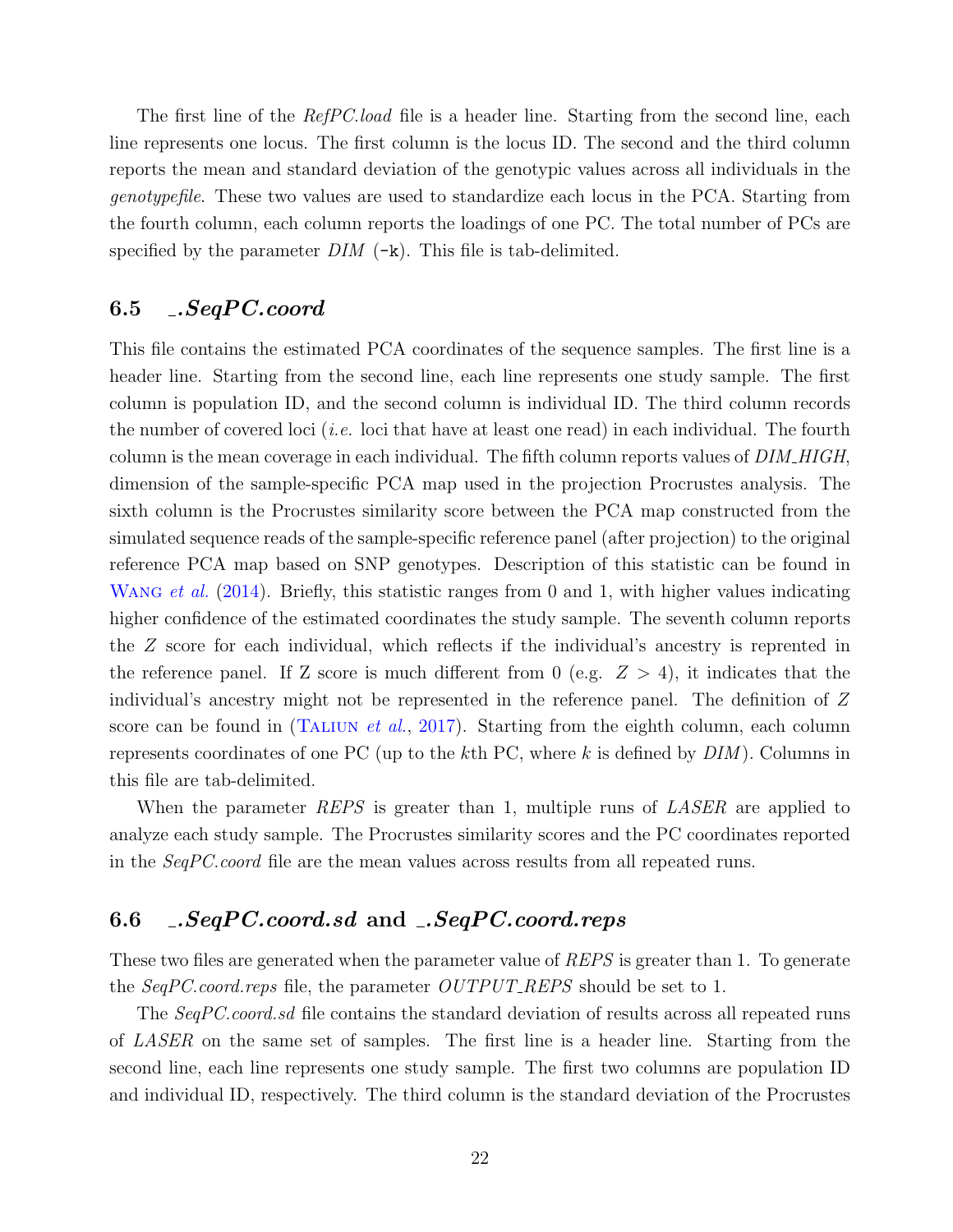similarity score. The fourth column is the standard deviation of the Z score. Starting from the fifth column, each column contains the standard deviation of one corresponding PC (up to the kth PC, where k is defined by  $DIM$ ). Columns in this file are tab-delimited.

The SeqPC.coord.reps file contains results from all repeated runs. The format of this file is the same as the SeqPC.coord file, except that each study sample is now represented by REPS consecutive lines. Each line records the results from one repeated run of LASER on the sample.

#### <span id="page-23-0"></span>6.7 .ind.cov and .loc.cov

These two files contain the estimated values of sequencing coverage across samples and across loci, respectively. These two files are generated when the parameter CHECK COVERAGE is set to 1 or 2, or when  $MAX\_COVERAGE$  is specified to a positive number.

For the *ind.cov* file, the first line is the header line and there are four tab-delimited columns. The first column is population ID; the second column is individual ID; the third column provides the number of covered loci (i.e. loci that have at least one read) in each individual; and the fourth column is the mean coverage in each individual.

For the *loc.cov* file, the first line is the header line and there are three tab-delimited columns. The first column is the locus ID; the second column provides the number of covered individuals (i.e. individuals that have at least one read) at each locus; and the third column is the mean coverage at each locus. Loci in this file are listed in the same order as the sitefile, where position and allele information of each locus can be found.

# <span id="page-23-1"></span>7 Computational complexity

LASER examines one sequence sample at a time. Therefore, the computational costs increase linearly with the number of samples to be analyzed. We can easily run the analyses in parallel by submitting multiple jobs to analyze different subsets of samples (using command line flags  $-x$  and  $-y$ ). The cost for analysis of each sample depends on the number of individuals, N, and markers, L, in the reference panel and the fraction of loci with nonzero coverage,  $\lambda$ , in the sequence sample. Roughly, we expect computational cost for each sample to be  $O(N^2L\lambda+N^3)$ , which is the time required to compute the  $N \times N$  pairwise similarity matrix of the sample specific reference panel and the corresponding eigen value decomposition. In our simulations (WANG et al., [2014\)](#page-27-2), analysis typically required no more than a few minutes per sample  $(e.g.,)$  $\sim$ 1.3 minutes when  $N = 1000, L \approx 319K$ , and  $\lambda \approx 0.2$ ). The evaluation was based on version 1.03 of the LASER program, which was linked with the Armadillo library version 3.909.1 and standard LAPACK and BLAS libraries. When using more advanced C libraries, such as the OpenBLAS, the program is expected to run faster.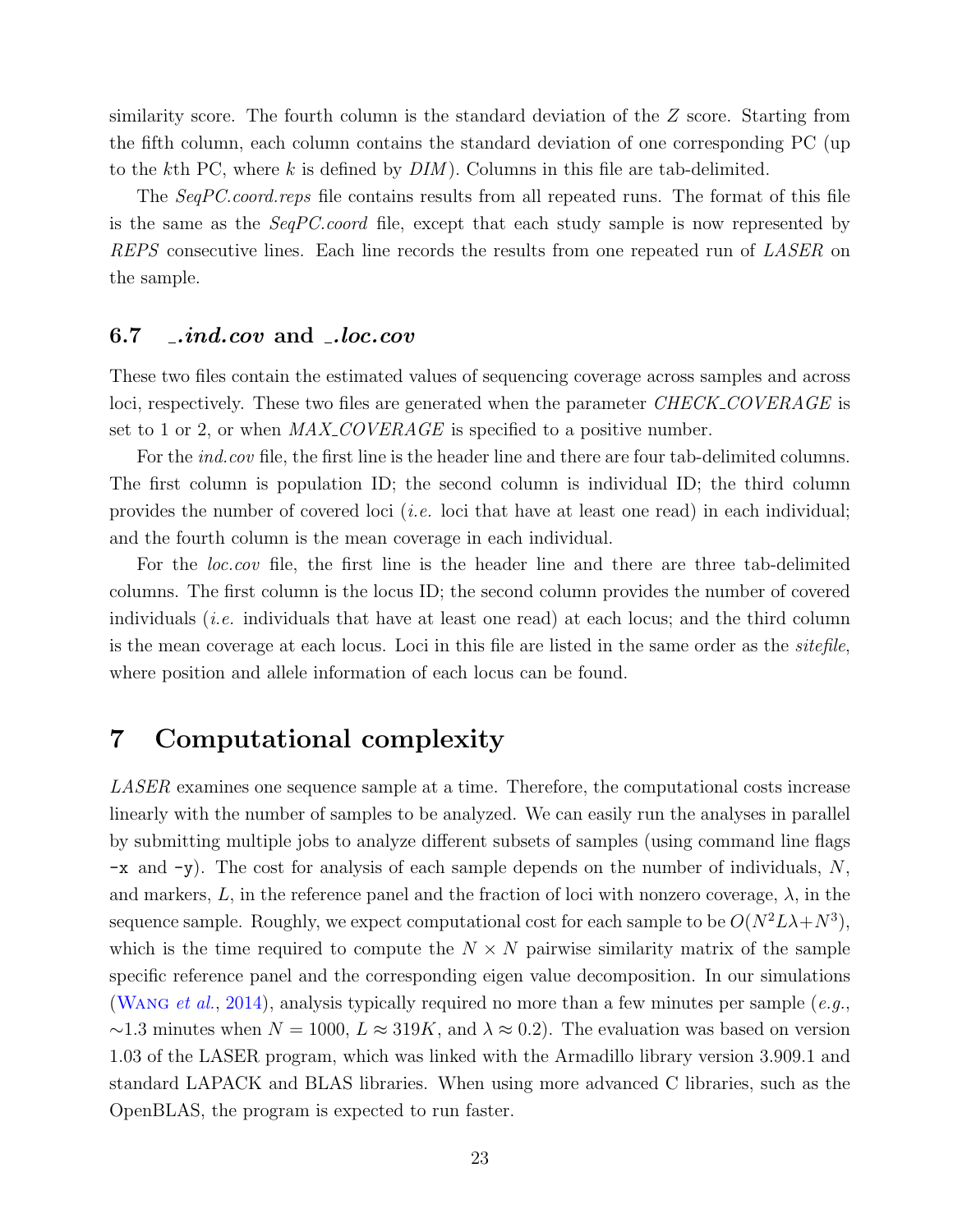In cases where computational resource is limited, users can speed up LASER by using a reference panel of fewer individuals (smaller  $N$ ). We do not recommend reducing the number of loci  $L$ , because estimates of ancestry might not be accurate if the number of sequencing reads used by LASER is small, especially in the setting of extremely low coverage sequencing.

# <span id="page-24-0"></span>8 Version changes

Changes from previous versions of the LASER software are noted here.

#### <span id="page-24-1"></span>8.1 Version 1.0 (Feb 1, 2013)

- Initial release of the *LASER* software.

#### <span id="page-24-2"></span>8.2 Version 1.01 (Mar 11, 2013)

- Fixed a bug that might cause unexpected errors when running many jobs simultaneously.
- Minor changes to the log file; outputting computational time when the program exits.

#### <span id="page-24-3"></span>8.3 Version 1.02 (Jun 19, 2013)

- Changed the program to be more memory efficient.
- Modified the *vcf2geno* tool to allow using alternative population and individual IDs.

## <span id="page-24-4"></span>8.4 Version 1.03 (Aug 8, 2013)

- Upgraded the program to use version 3.909.1 of the Armadillo Linear Algebra Library (faster and more memory efficient).
- Fixed a major bug in the previous version of the *vcf2geno* tool.
- Minor changes to the *pileup2seq.py* script.

#### <span id="page-24-5"></span>8.5 Version 2.0 (May 19, 2014)

- Upgraded LASER to use projection Procrustes analysis to improve ancestry estimation (added new parameters *DIM\_HIGH, ALPHA* and *THRESHOLD*; minor changes to the format of the output coordinate file  $...SeqPC.cord$ .
- Upgraded LASER to use locus-specific base quality scores specified in the sequencefile (made changes to the parameter  $SEQ$  ERR and the format of the *sequencefile*).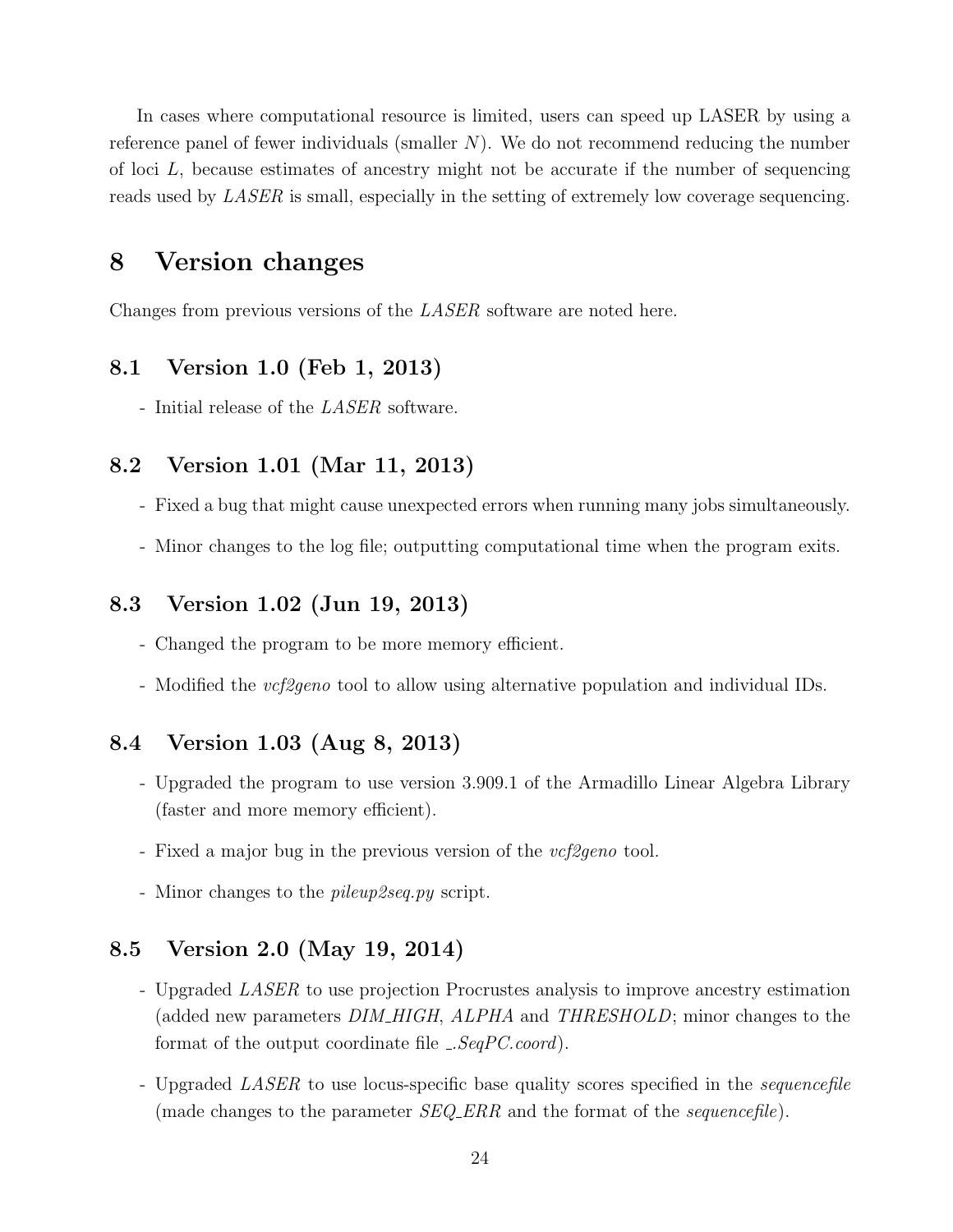- Added new parameters  $EXCLUDELLIST$  and TRIM\_PROP to allow users to exclude a given list of SNPs or a fraction of randomly selected SNPs from the analysis.
- Added new parameters MIN\_COVERAGE and MAX\_COVERAGE to allow users to exclude loci that have mean depth smaller or greater than a certain level.
- Changed the *LASER* program to be memory efficient (version 2.0 uses much less memory than previous versions).
- Upgraded the pileup2seq.py script to be compatible with samtools version 0.1.19, and to output locus-specific error rates in the sequencefile.
- Included a new software program TRACE in the package. TRACE can estimate individual ancestry using genotype data under the same framework as LASER. Please see the document "TRACE Manual" for details.
- Added example R codes to generate figures for results that use the HGDP data as the reference panel (including a list of colors and symbols for 53 HGDP populations).

## <span id="page-25-0"></span>8.6 Version 2.01 (Jun 5, 2014)

- Added an option to perform PCA based on singular value decomposition and output the PC loadings (i.e., SNP weights).
- Made a minor change to the output coverage file *\_loc.cov* to report SNP IDs.

## <span id="page-25-1"></span>8.7 Version 2.02 (Apr 6, 2015)

- Added an option to output the genetic relationship matrix of the reference individuals (which is the sample covariance matrix used in PCA scaled by the number of loci).
- Added a new parameter *PROCRUSTES\_SCALE* to allow scaling two sets of coordinates to have the same variance in the Procrustes analysis.
- Fixed a minor bug to avoid the possibility of using the same seed in the random number generator for repeated runs.
- Fixed a minor bug to in the projection Procrustes anlaysis (convergence issue, no impact on the results).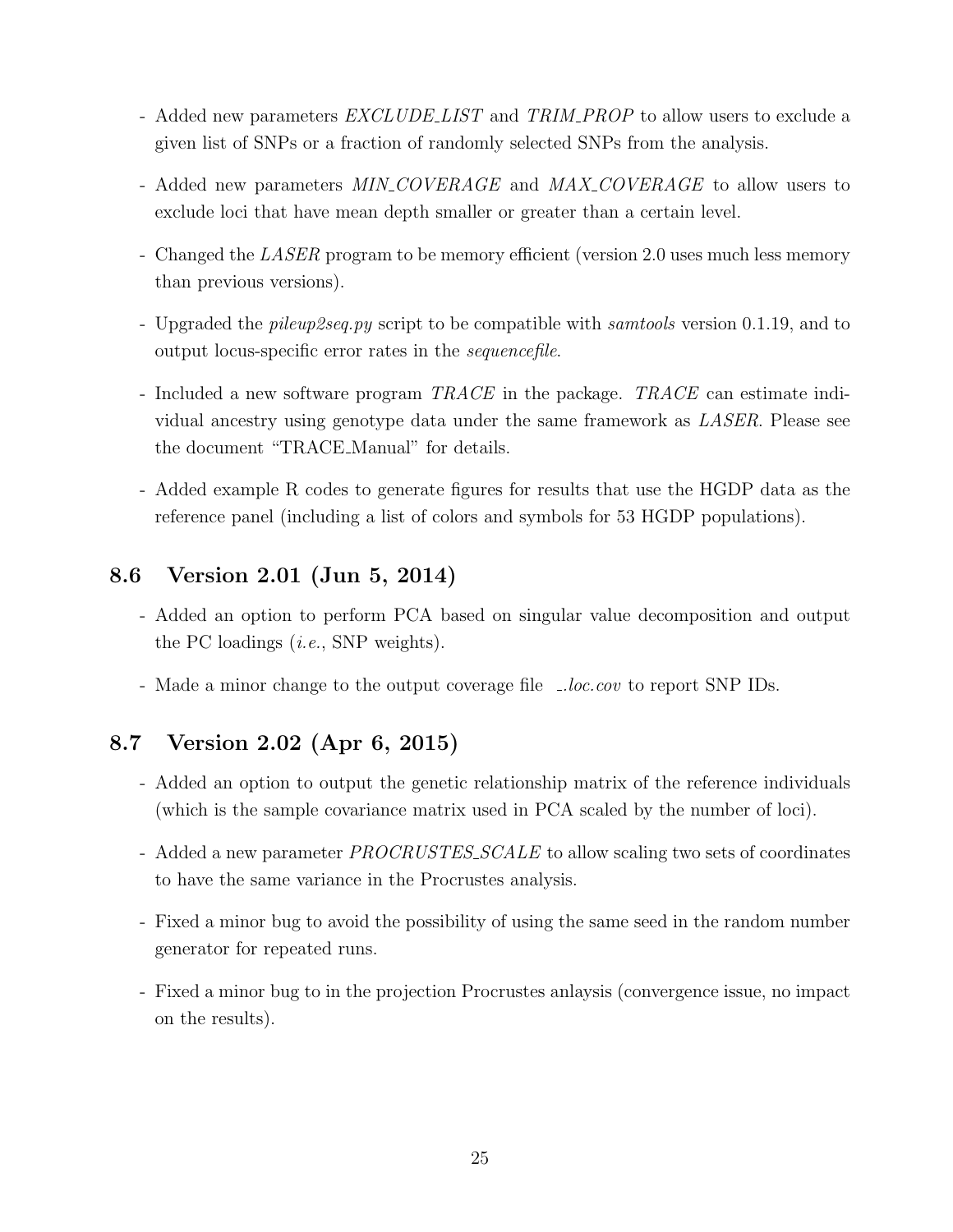## <span id="page-26-0"></span>8.8 Version 2.03 (Feb 25, 2016)

- Added a requirement that the input SEQ FILE should have an associated *sitefile* to specify the locus information. The LASER program will automatically identify the shared loci between *SEQ\_FILE* and *GENO\_FILE* for downstream analyses.
- Added a new parameter NUM REF to allow using a random subset of individuals in the GENO\_FILE as the reference panel. (use less memory and run faster)
- Added a new parameter RANDOM SEED to allow users to specify the random seed.
- Changed the *pileup2seq.py* script to check the strand of the input *sitefile* by comparing with the reference genome. (require the reference genome as an input for  $pileup2sea.py$ )
- Changed the *pileup2seq.py* script to generate an associated *sitefile* for the *sequencefile*.

## <span id="page-26-1"></span>8.9 Version 2.04 (Jan 11, 2017)

- Implemented a new statistic Z to indicate if a study individual's ancestry is represented in the reference panel.
- Added a new parameter KNN\_ZSCORE to specify the number of nearest neighbors used to calculate the Z score.
- Added a new parameter  $MAX\_LOCI$  to specify the maximum number of sequenced loci used for LASER analysis.
- Linked the program with the OpenBLAS library instead of BLAS and LAPACK.
- Added a new parameter NUM\_THREADS to specify the number of CPU cores for multithreaded matrix computation (a feature in OpenBLAS).

# <span id="page-26-2"></span>9 Acknowledgements

We would like to thank Conrad Sanderson at the National ICT Australia for his help on using the Armadillo library. Author contributions: Chaolong Wang wrote the ancestry estimation programs (LASER and TRACE); Xiaowei Zhan wrote the companion tools for preparing input files (vcf2geno and pileup2seq).